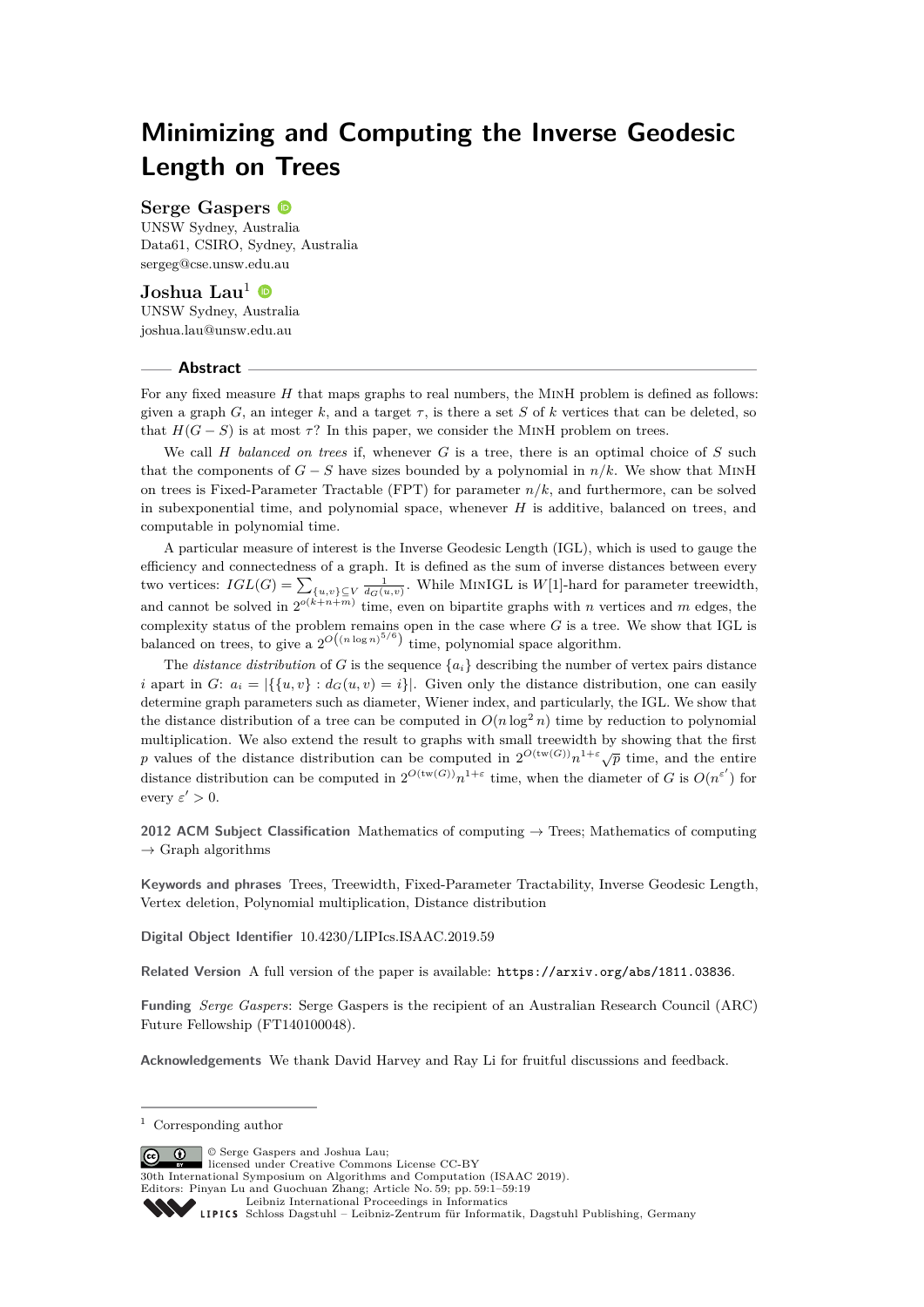#### **59:2 Minimizing and Computing the Inverse Geodesic Length on Trees**

# **1 Introduction**

The *Inverse Geodesic Length (IGL)* is a widely-used measure for quantifying the connectedness and efficiency of a given graph or network. In mathematical chemistry, it is also known as the *Harary Index* [\[39\]](#page-18-1), and in network science as the *(global) efficiency* [\[14\]](#page-16-0).

To test the resilience of a graph to vertex failures, the problem of minimizing a particular measure by deleting a fixed number of vertices has been studied extensively [\[29,](#page-17-0) [25,](#page-17-1) [20\]](#page-17-2). In these cases, heuristics have been used to choose which vertices to delete, and their effect has been assessed using the chosen measure. In particular, Szczepánski et al. [\[34\]](#page-17-3) chose IGL as the measure to be minimized when examining this problem. Nonetheless, only recently has the exact optimization problem itself (MinIGL) been studied.

Veremyev et al. [\[36\]](#page-17-4) formulated MinIGL as a special case of the Distance-Based Critical Node Detection Problem (DCNP), and reduced the problem to Integer Linear Programming. Aziz et al. [\[4\]](#page-16-1) observed that MINIGL is NP-complete, since it corresponds to VERTEX COVER when  $\tau = 0$ , but it is also both NP-complete, and *W*[1]-hard for parameter *k*, on both split and bipartite graphs. Najeebullah [\[30\]](#page-17-5) showed that, under the Exponential Time Hypothesis of Impagliazzo and Paturi [\[22\]](#page-17-6), MINIGL cannot be solved in  $2^{o(k+n+m)}$  time, even on bipartite graphs. On the positive side, it was shown that MinIGL is Fixed-Parameter Tractable (FPT) for parameter twin (or vertex) cover number, and also for  $\omega + k$ , where  $\omega$ is the neighbourhood diversity of the graph. In another paper, Aziz et al. [\[3\]](#page-16-2) showed that MinIGL is *W*[1]-hard for parameter treewidth. The complexity status of MinIGL when the input graph is a tree was stated as an open question by Aziz et al. [\[4,](#page-16-1) [3\]](#page-16-2), and in open problem sessions of IWOCA 2017 and the Sydney Algorithms Workshop 2017.

In Section [3,](#page-4-0) we examine MinIGL on trees, giving the following results.

<span id="page-1-0"></span> $\triangleright$  **Theorem 1.1.** MINIGL *is FPT for parameter*  $n/k$  *on trees.* 

<span id="page-1-1"></span>**Fheorem 1.2.** *There is a*  $2^{O((n \log n)^{5/6})}$  *time,*  $O(n^3)$  *space algorithm for* MINIGL *on trees, on a real RAM.*

To do so, we prove more general versions of these results, for the MinH problem in the case when *H* is additive, balanced on trees, and computable in polynomial time.

We give a Dynamic Programming (DP) algorithm that solves MINIGL by matching ordered trees to the structure of the given tree, to give a forest with *n* − *k* vertices and minimum IGL. The running time of this algorithm is exponential in *L*, but polynomial in *n*, where *L* is the size of the largest tree in this forest. Since *H* is balanced, *L* is bounded by a polynomial in  $n/k$ , so MINH is FPT for parameter  $n/k$ . Proving that IGL is balanced on trees then gives [Theorem 1.1.](#page-1-0) Choosing this DP algorithm when *k* is large compared to *n*, and a simple brute-force algorithm otherwise, gives [Theorem 1.2.](#page-1-1)

IGL has been used to identify key protein residues [\[9\]](#page-16-3), compare the robustness of botnet structures [\[16\]](#page-16-4), and assess the impact of attacks on power grids [\[40\]](#page-18-2). Thus, the ability to compute the IGL of a graph efficiently serves practical purpose in identifying characteristics of real-world networks.

Since the IGL of a graph can easily be computed from its distance distribution, we examine the problem of computing the distance distribution of trees. By combining the relatively well-known techniques of centroid decomposition and fast polynomial multiplication, we obtain the following result on trees.

<span id="page-1-2"></span>I **Theorem 1.3.** *The distance distribution of a tree with n vertices can be computed in*  $O(n \log^2 n)$  *time on a log-RAM.*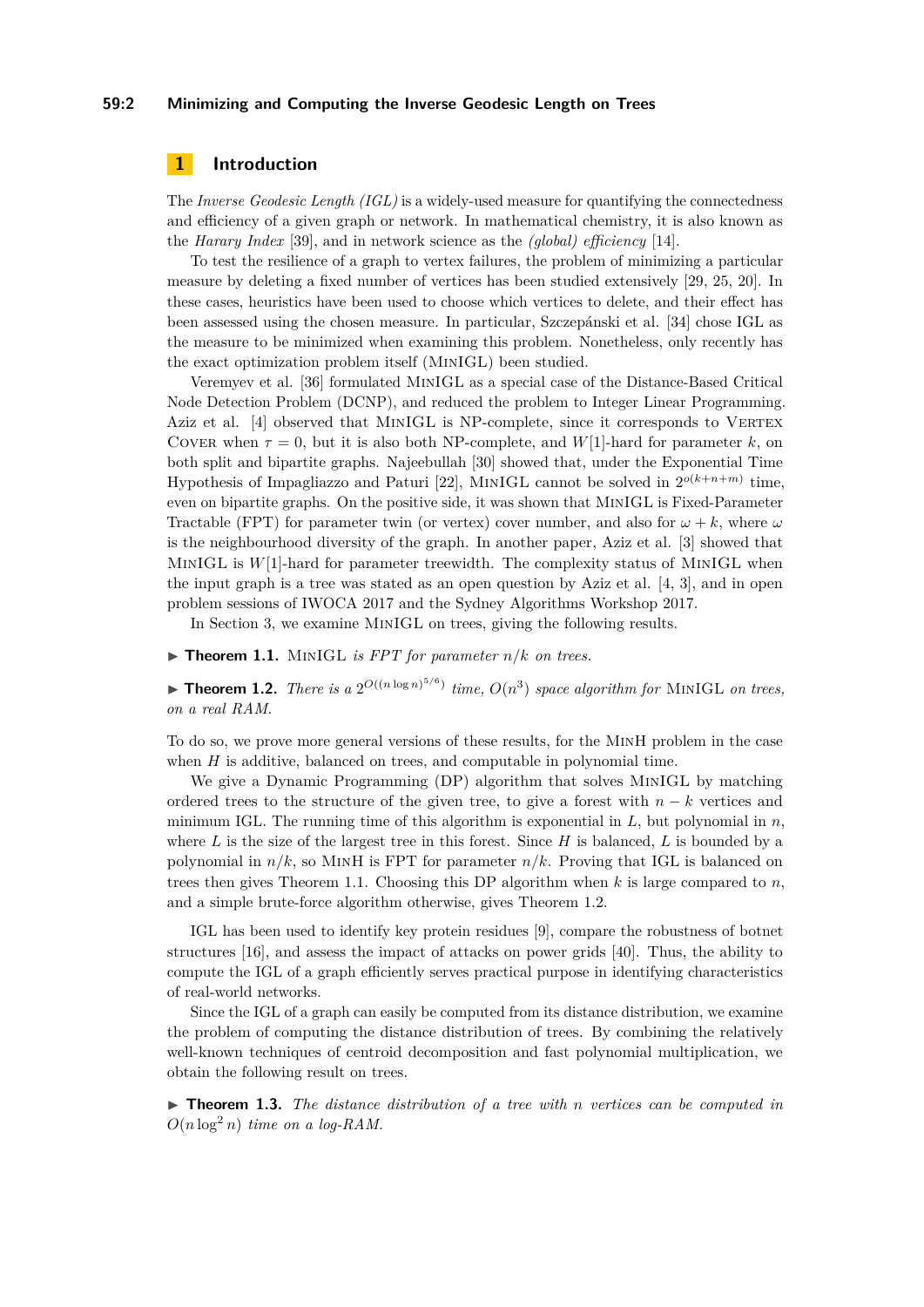We extend this result to graphs with small treewidth. This is of practical note, as real-world graphs for which IGL is an indicator of strength – such as electrical grids [\[2\]](#page-16-5) and road transport networks [\[27\]](#page-17-7) – have been found to have relatively small treewidth.

The distance distribution of a graph can be trivially computed from the All Pairs Shortest Paths (APSP). The output of APSP is of size  $n^2$ , so any APSP algorithm requires  $\Omega(n^2)$ time. On graphs with treewidth *k*, APSP can be computed in  $O(kn^2)$  time [\[31\]](#page-17-8), so we seek algorithms that find the distance distribution with a subquadratic dependence on *n*. Abboud et al. [\[1\]](#page-16-6) proved that, under the Orthogonal Vectors Conjecture (OVC), there is no algorithm that distinguishes between graphs of diameter 2 and 3 in  $2^{o(k)}n^{2-\epsilon}$  time. Williams [\[38\]](#page-18-3) showed that the OVC is implied by the Strong Exponential Time Hypothesis (SETH) of Impagliazzo, Paturi and Zane [\[22,](#page-17-6) [23\]](#page-17-9). Since the distance distribution of a graph immediately gives its diameter, this hardness result also applies to computing the distance distribution. We prove the following result.

<span id="page-2-0"></span> $\triangleright$  **Theorem 1.4.** *The prefix*  $a_1, \ldots, a_p$  *of the distance distribution of a graph with n vertices* **and treewidth k** can be computed in  $2^{O(k)}n^{1+\epsilon}\sqrt{p}$  time on a log-RAM, for any  $\varepsilon > 0$ .

In particular, the number of relevant values of  $p$  is at most the graph's diameter, so when the diameter is  $O(n^{\epsilon'})$  for every  $\epsilon' > 0$ , we obtain a  $2^{O(k)}n^{1+\epsilon}$  time algorithm to compute the distance distribution. This matches the known hardness bounds above, in the sense that under the OVC, (or the stronger SETH), the dependence on  $k$  must be  $2^{\Omega(k)}$  when the dependence on *n* is subquadratic.

Cabello and Knauer [\[12\]](#page-16-7) reduced the problem of computing the Wiener index [\[37\]](#page-17-10) (the sum of distances between every two vertices) to orthogonal range queries in *k* − 1 dimensions. They did so by applying a divide-and-conquer strategy that divides the graph with small separators that are found efficiently. Abboud et al. [\[1\]](#page-16-6) adapted this approach to find radius and diameter. We take a similar approach, but reduce computing the distance distribution to the following problem rather than to orthogonal range queries.

If *v* and *w* are vectors in  $\mathbb{R}^d$ , write  $v < w$  if each coordinate of *w* is strictly greater than the corresponding coordinate in  $v$ . In this case, we say that  $w$  (strictly) *dominates*  $v$ . We define the REDBLUEPOLYNOMIAL problem as follows.

| REDBLUEPOLYNOMIAL |                                                                                                                    |  |
|-------------------|--------------------------------------------------------------------------------------------------------------------|--|
| Input:            | r red points $R_1, \ldots R_r$ , and b blue points $B_1, \ldots, B_b$ in $\mathbb{R}^d$ , along with corresponding |  |
|                   | non-negative integer values $r_1, \ldots, r_r$ , and $b_1, \ldots, b_b$ , respectively.                            |  |
| Question:         | Determine the non-zero coefficients of the polynomial $\sum_{(p,q):R_p < B_q} x^{r_p + b_q}$ , as a                |  |
|                   | list of (exponent, coefficient) pairs.                                                                             |  |

This problem can be solved naively in quadratic time, but we seek a more efficient solution in the case when the value of each point is bounded.

To our knowledge, this problem is new, and a variant of a well-known counting problem, which asks for the number of red points dominated by each blue point. Chan and Pǎtraşcu [\[13\]](#page-16-8) showed that this variant can be solved in  $O(n\sqrt{\log n})$  time on a Word RAM, using word operations to facilitate efficient counting. Bentley [\[6\]](#page-16-9) gave a multidimensional divideand-conquer approach for a similar problem, which Monier [\[28\]](#page-17-11) showed had complexity  $O(dn \cdot B(n, d))$  where  $B(n, d) = {d + \lceil \log n \rceil \choose d}$ .

Bringmann et al. [\[11\]](#page-16-10) used this fact to show that the method employed by Cabello and Knauer [\[12\]](#page-16-7), and Abboud et al. [\[1\]](#page-16-6) can, in fact, be used to compute the Wiener index, radius, and diameter of graphs with treewidth *k* in  $2^{O(k)}n^{1+\epsilon}$  time for any  $\epsilon > 0$ , by proving that  $B(n,k) = 2^{O(k)}n^{\varepsilon}$ . Furthermore, Husfeldt [\[21\]](#page-17-12) gave an improved  $2^{O(k)}n$  time algorithm for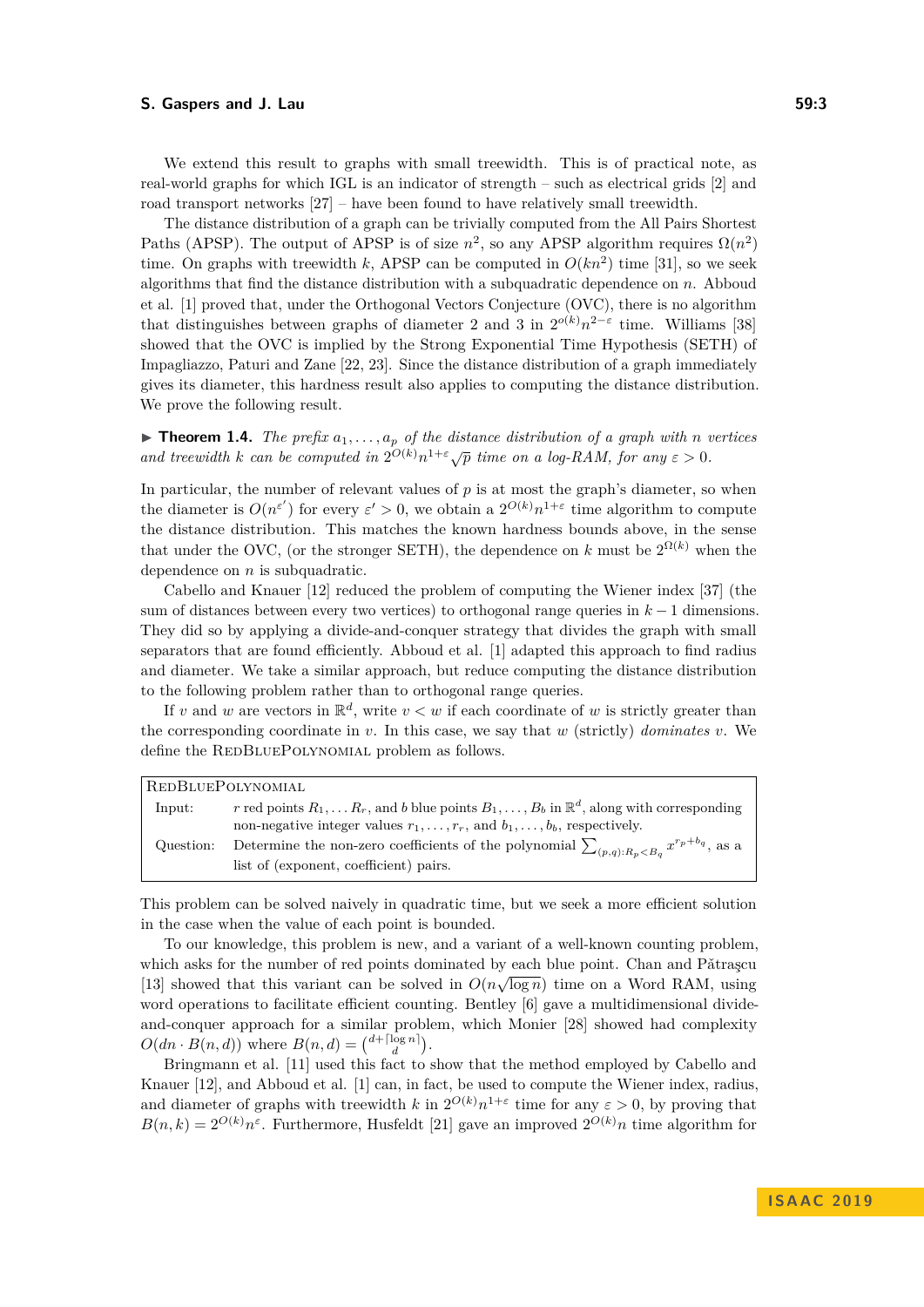#### **59:4 Minimizing and Computing the Inverse Geodesic Length on Trees**

computing diameter and radius in the case where the graph also has constant diameter. However, it was noted that this result only pertains to the existence of pairs of vertices at certain distances, and not to counting the number of such pairs. Thus, the result does not directly give further insight to computing distance distributions.

We follow Bentley's method, where it suffices to consider the one-dimensional case,  $d = 1$ . We resolve this case using square-root decomposition and fast polynomial multiplication. Applying the approach of Bringmann et al. to analyse the running time of this approach gives Theorem [1.4.](#page-2-0) A detailed discussion of this algorithm is given in Section [4.](#page-11-0)

Due to space constraints, we omit and abbreviate proofs to some of the more straightforward results, and refer the reader to the full version of this paper for more details.

# **2 Preliminaries**

Let  $G = (V, E)$  be a graph and suppose  $u, v, w \in V$ . We define the *distance*  $d_G(u, v)$  between *u* and *v* to be the fewest number of edges in any path from *u* to *v*, or  $\infty$  if no such path exists, with the convention that  $\frac{1}{\infty} = 0$ .

In Section [3,](#page-4-0) we consider the problem when the provided graph is a tree *T*. In this case, precisely one simple path exists between every pair  $\{u, v\} \subseteq V$ . Define  $\mathcal{P}_T(u, v)$  to be the set of vertices along the simple path from  $u$  to  $v$  in  $T$ , including the endpoints  $u$  and  $v$ .

Observe that  $d_T(u, w) + d_T(w, v) = d_T(u, v)$  if and only if  $w \in \mathcal{P}_T(u, v)$ . For a vertex *w*, we also define  $\mathcal{P}_T^{-1}(w)$  to be the set of all (unordered) pairs of vertices whose path in *T* passes through *w*. Formally,  $\mathcal{P}_T^{-1}(w) = \{\{u, v\} \subseteq V : w \in \mathcal{P}_T(u, v)\}.$ 

A vertex *u* is a *centroid* of  $\overline{T}$  if the maximum size of a connected component in  $T - u$  is minimized. We will use the following results, concerning centroids.

<span id="page-3-0"></span>▶ **Lemma 2.1** (Jordan [\[24\]](#page-17-13)). *Every tree has either one centroid or two adjacent centroids. If a centroid is deleted from a tree, each tree in the remaining forest contains no more than*  $\frac{n}{2}$ *vertices, where n is the number of vertices in the original tree.*

<span id="page-3-1"></span>► **Lemma 2.2.** *Let u be a centroid of a tree T with*  $n \geq 2$  *vertices. Then,*  $|\mathcal{P}_T^{-1}(u)| \geq \frac{n^2}{4}$  $\frac{i^2}{4}$ .

**Proof.** See the full version of the paper.

In Section [4](#page-11-0) we also consider the problem of computing the IGL, using the tree decompositions of graphs with small treewidth. A *tree decomposition* of  $G$  is a tree  $\mathcal T$  whose vertices (called *nodes*) are  $\{1, \ldots, I\}$  and a sequence  $\mathcal{V}_1, \ldots, \mathcal{V}_I$  of subsets of *V* (called *bags*) such that

**1.**  $V = \bigcup_{i=1}^{I} V_i;$ 

**2.** If  $uv \in E$ , then  $\{u, v\} \subseteq V_i$  for some *i*;

**3.**  $\mathcal{V}_a \cap \mathcal{V}_c \subseteq \mathcal{V}_b$  whenever  $b \in \mathcal{P}_{\mathcal{T}}(a, c)$ .

The *width* of such a tree decomposition is  $\max_{i=1}^I |\mathcal{V}_i| - 1$ . The *treewidth* tw(*G*) of *G* is the minimum width among all tree decompositions of *G*.

# **2.1 Model of computation**

We establish our results on models of computation that closely reflect what is available to programmers of high-level languages on physical computing devices today.

In Section [3,](#page-4-0) we solve MINIGL by explicitly computing the minimum IGL that can be obtained by deleting *k* vertices from the given tree. We perform this on the *real RAM* formulated by Shamos [\[33\]](#page-17-14), which allows addition, subtraction, multiplication, division and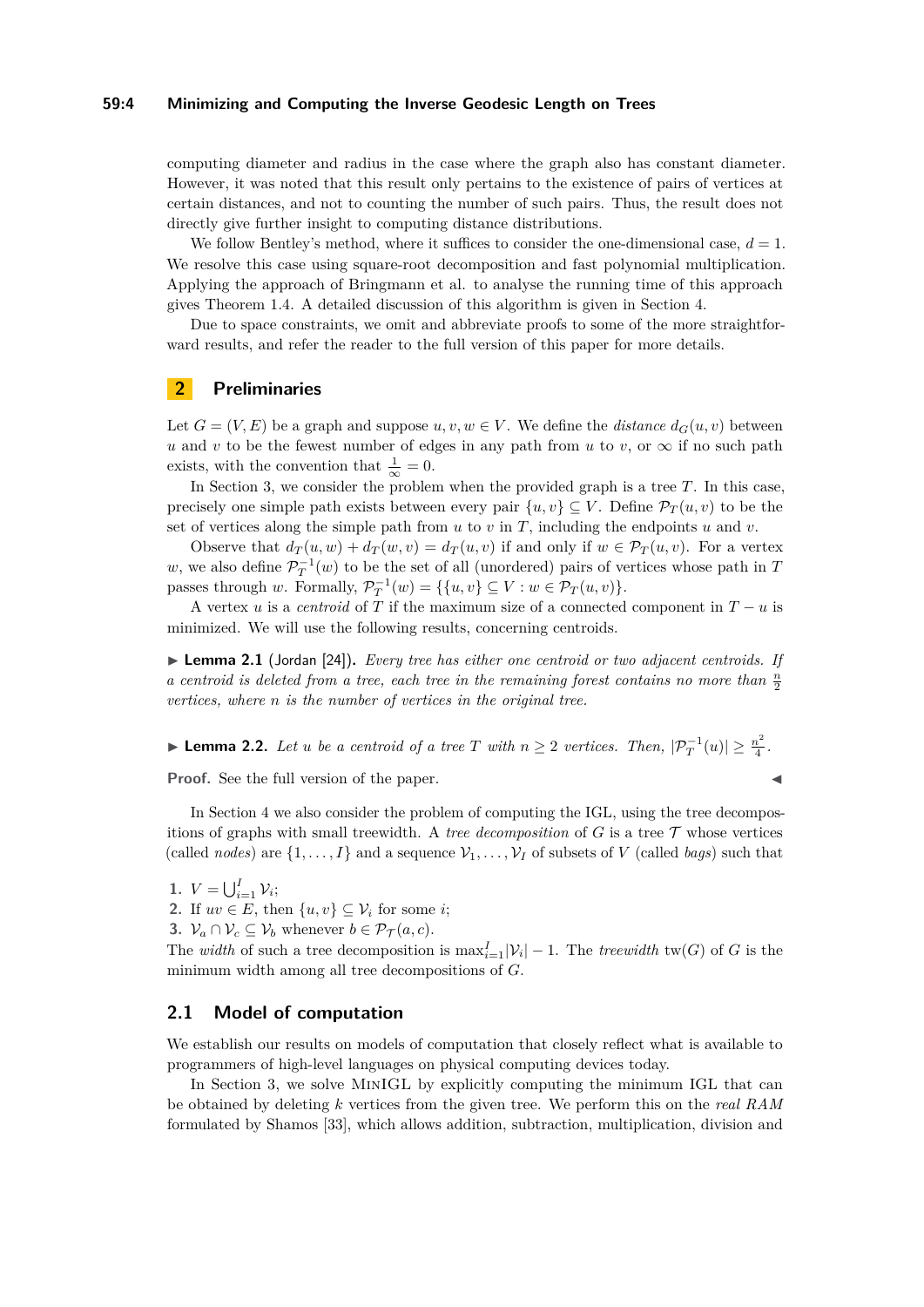comparisons of real numbers in constant time, but does not support rounding a value to the nearest integer, or modulo as native operations. This permits efficiently adding and comparing contributions of distances between vertices to the IGL.

In Section [4,](#page-11-0) we reduce the problem of computing the IGL of a graph to finding its distance distribution. We solve this on a *log-RAM* introduced by Fürer [\[19\]](#page-17-15), which is a Word RAM that also supports constant time arithmetic operations (including multiplication, integer modulo, and division) on words of length *O*(log *n*). Fürer showed that on a log-RAM, multiplication of two *n*-bit integers can be done in  $O(n)$  time, using either the approach of Schönhage and Strassen [\[32\]](#page-17-16) (performing a complex polynomial-based Fast Fourier Transform (FFT) and maintaining sufficient precision), or that of Fürer [\[18\]](#page-17-17) (performing an FFT over a ring of polynomials).

We extend this to integer polynomials with bounded coefficients, as follows.

<span id="page-4-1"></span>I **Lemma 2.3.** *Suppose P and Q are integer polynomials of degree n whose coefficients are non-negative integers, such that their product PQ has coefficients not exceeding some integer m. Then, the coefficients of P Q can be computed from the coefficients of P and Q in O*(*n* log *m*) *time on a log-RAM.*

**Proof.** This can be done using Kronecker substitution [\[26\]](#page-17-18). See the full version of the paper for further details.

# <span id="page-4-0"></span>**3 MinIGL on Trees**

In this section, we give a new subexponential time, polynomial space algorithm for MinH on trees, when *H* satisfies the following properties. We use this to prove Theorems [1.1](#page-1-0) and [1.2,](#page-1-1) by showing that IGL also satisfies these properties.

▶ **Definition 3.1** (Additivity). We say that a measure *H* on graphs is additive *if*  $H(G_1oplus G_2)$  =  $H(G_1) + H(G_2)$  *for any vertex-disjoint graphs*  $G_1 = (V_1, E_1)$  *and*  $G_2 = (V_2, E_2)$ *, where*  $G_1 \oplus G_2$  *is the graph*  $(V_1 \cup V_2, E_1 \cup E_2)$ *.* 

Call a forest *L-trimmed* if none of its trees contain more than *L* vertices. In the same way, call a subset of vertices in a tree *L-trimming* if their deletion gives an *L*-trimmed forest.

<span id="page-4-2"></span>▶ Definition 3.2 (Balanced on trees). We say that a measure *H* is balanced (on trees) if *there exist positive constants*  $c_H$  and  $t_H$ , such that, for any YES-instance  $(T, k, \tau)$  of MINH *on a tree T* with *n vertices, there exists a witness that is*  $c_H(n/k)^{t_H}$ -trimming.

Hereafter, we will assume that the value of *H* on a forest is computable in  $O(n^{\alpha})$  time, and  $O(n^{\beta})$  space, on a real RAM, where  $\alpha, \beta \ge 1$  are constants. We also assume that such a value can be stored in a constant number of words on a real RAM.

We prove Theorems [1.1](#page-1-0) and [1.2](#page-1-1) by giving compatible algorithms for MINH on trees, then complete the proof by showing that IGL satisfies the same properties that *H* does. Now it is easy to see that there is a naïve, brute-force algorithm for MinH.

**Lemma 3.3.** *There is an*  $O(n^{k+\alpha})$  *time,*  $O(n^{\beta})$  *space algorithm for* MINH *on a tree, on a real RAM.*

**Proof.** We simply try all  $\binom{n}{k} = O(n^k)$  subsets of *k* vertices. The value of *H* on the forest that remains after each subset has been removed can be computed in  $O(n^{\alpha})$  time and  $O(n^{\beta})$  $space.$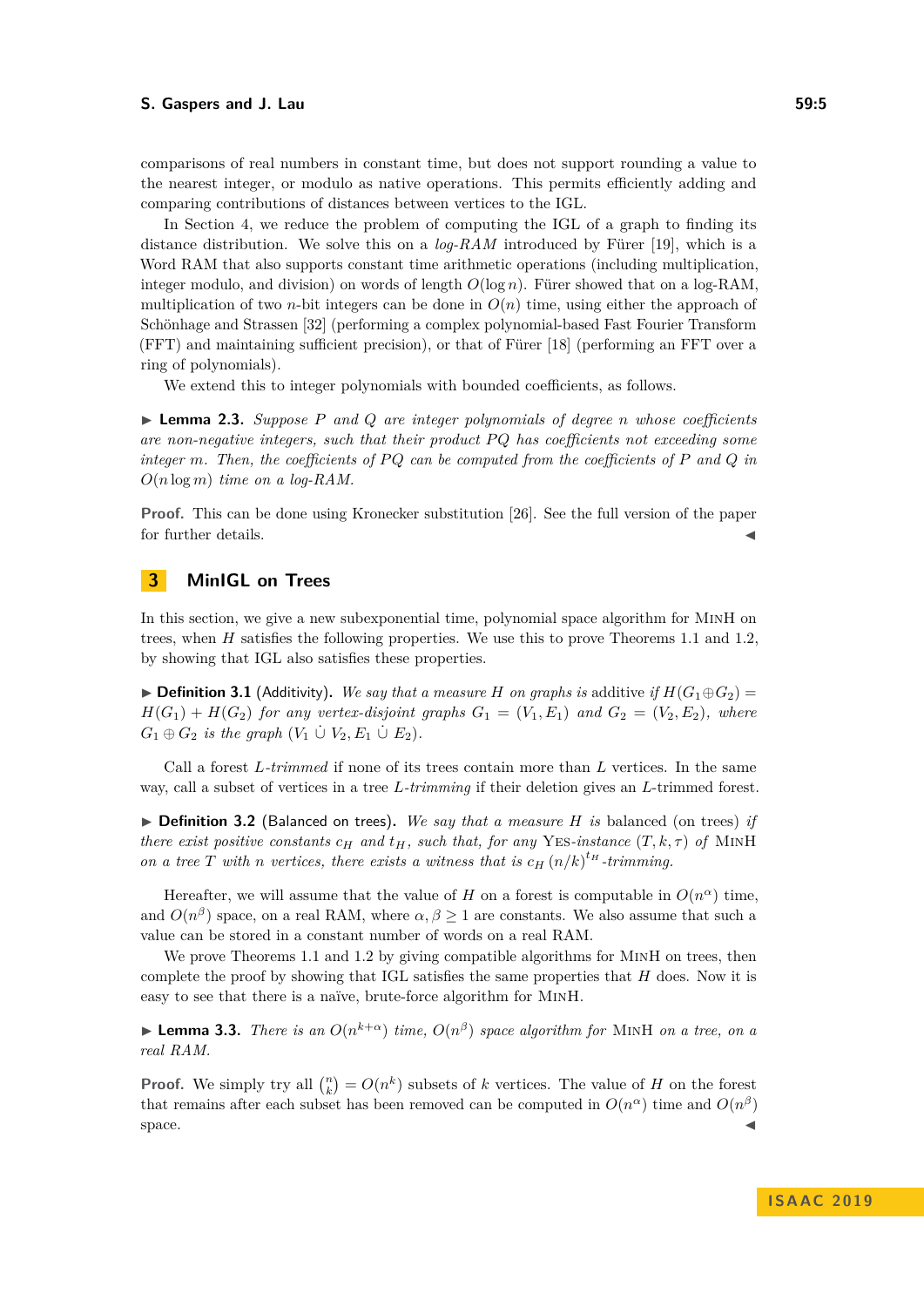

**Figure 1** Mapping the vertices of  $T'$  to  $T$  in Lemma [3.4.](#page-5-0) Note that  $T'$  is an ordered tree, and that children (and their subtrees) must be mapped in order. Shaded vertices will be deleted, and we recursively solve for the subtrees rooted at their children.

If *k* is small, this algorithm may be efficient. When *k* is large, the vertices forming an optimal solution will leave a forest of relatively small trees after they are deleted, since *H* is balanced. We use this property to develop an alternate, more efficient algorithm for MinH in this case. Let  $L = c_H (n/k)^{t_H}$ . Our algorithm minimizes *H*, considering only *L*-trimming subsets of *k* vertices. The running time of this algorithm is exponential in *L*, but polynomial in *n*, so it is fast when *k* is large, relative to *n*.

<span id="page-5-0"></span>► **Lemma 3.4.** *Let*  $T = (V, E)$  *be a tree with n vertices. There is an*  $O\left(\frac{4^L}{\sqrt{L}}\left(n^2 + L^{\alpha - 1}\right)\right)$ *time,*  $O(nkL + L^{\beta})$  space algorithm on a real RAM, which finds the minimum value of  $H(T - S)$ *, among all L*-trimming subsets *S* of *k vertices.* 

**Proof.** We root *T* arbitrarily and employ DP to compute this minimum value for every subtree and budget, in two cases: the case where the root of the subtree is deleted, and the case where it is not. Denote these minimum values by  $f(u, b)$  and  $g(u, b)$ , respectively, for the subtree rooted at *u* and budget *b*. The leaves of the tree form the base cases for this algorithm, and the final answer is derived from the minimum of  $f(root, k)$  and  $g(root, k)$ . It remains to give recurrences for *f* and *g*.

In the case where *u* is deleted, we simply need to distribute the remaining  $b - 1$  deletions among the subtrees rooted at each child of *u*. Let the children of *u* be  $v_1, \ldots, v_{ch_T(u)}$  in a fixed order. Our recurrence takes the form of another DP algorithm: let  $f'(u, i, b')$  be the minimum value of  $f$  distributing a budget of  $b'$  deletions among the subtrees rooted at the first *i* children of *u*. Our recurrence is as follows:

$$
f'(u, i, b') = \min_{0 \leq b'' \leq b'} (\min(f(v_i, b''), g(v_i, b'')) + f'(u, i - 1, b' - b''))
$$

and we have that  $f(u, b) = f'(u, ch_T(u), b - 1)$ .

If *u* is not deleted, it will be the root of some tree with no more than *L* vertices after our chosen subset has been deleted. We fix the structure (formally, an *ordered tree*) for this rooted tree, and attempt to match the vertices in this structure to vertices in the subtree rooted at *u*. Formally, let the structure be an ordered tree  $T'$  over  $L' \leq L$  vertices. Let its vertex set be  $V' = \{1, \ldots, L'\}$  and, without loss of generality, suppose 1 is its root. We seek a total, injective mapping  $m: V' \to V$  satisfying the following conditions.

- **2.** Suppose *p* and *p*<sup> $\prime$ </sup> are the parents of *q* and *q*<sup> $\prime$ </sup> in *T* and *T*<sup> $\prime$ </sup>, respectively. If  $m(q') = q$  then  $m(p') = p;$
- **3.** Let *p* and *p*<sup> $\prime$ </sup> be vertices in *T* and *T*<sup> $\prime$ </sup> such that their children are, in order,  $q_1, \ldots, q_{ch}(p)$ and  $q'_1, \ldots, q'_{ch_{T'}(p')}$ , respectively. If  $m(q'_{j_1}) = q_{i_1}, m(q'_{j_2}) = q_{i_2}$  and  $j_1 \leq j_2$ , then  $i_1 \leq i_2$ . That is, children are matched in order.

<sup>1.</sup>  $m(1) = u$ ;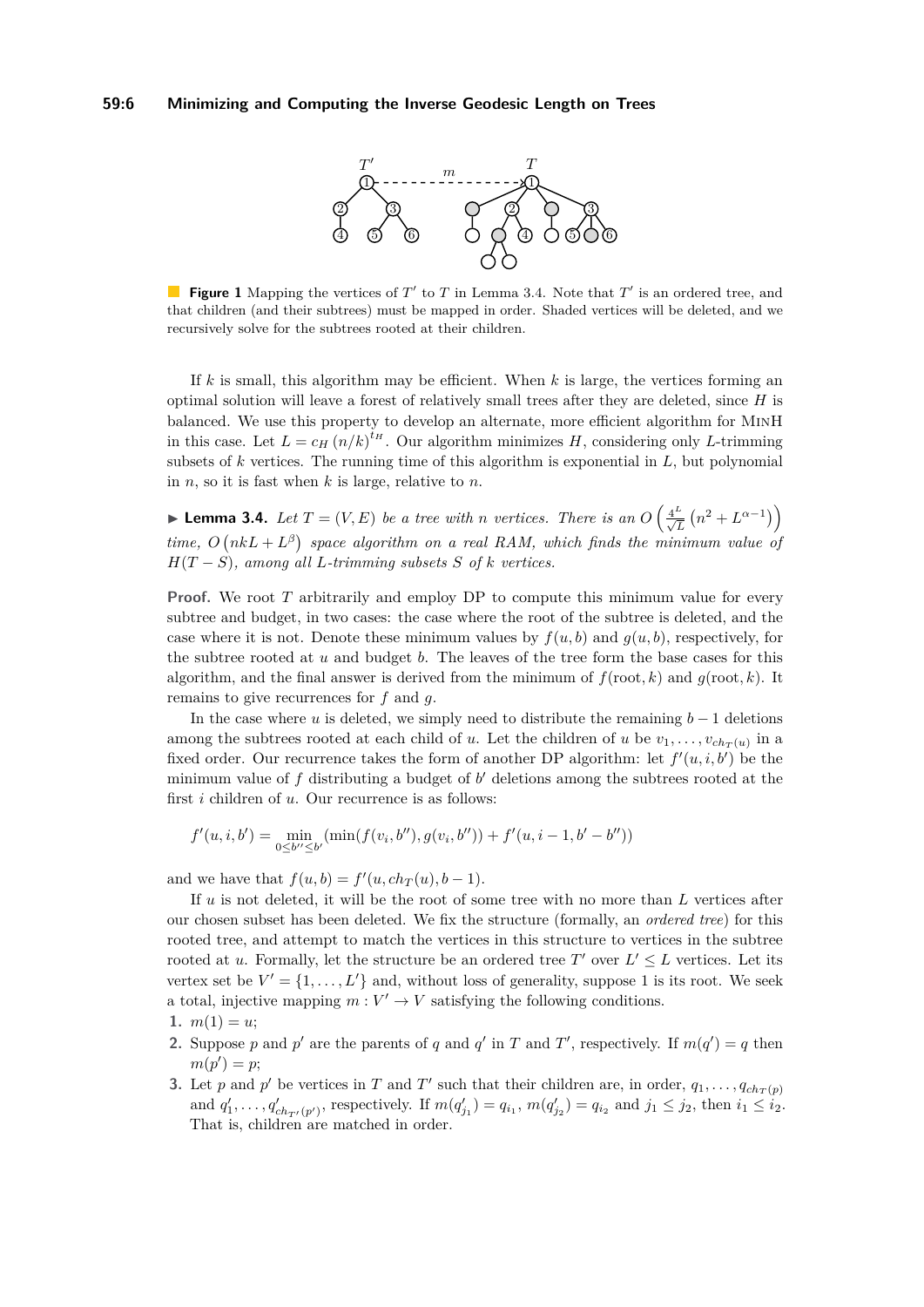Note that the structure of the chosen ordered tree uniquely characterises the value of *H* on the component containing *u*, since *H* is only defined on unlabelled graphs, and is additive, so this value is independent of the structure of other components.

Let *v* be some vertex in *T*. If *v* is mapped to by *m*, then *v* is a part of this component. Otherwise, if  $v$  is not mapped to by  $m$  but its parent is, then  $v$  must be a vertex chosen for deletion, and so we should recursively consider each of its childrens' subtrees.

This implies a DP approach to determine the optimal choice of  $m$ , similar to that of  $f'$ . We let  $g'(u, i, b', u', j)$  be the minimum value (of *H*) induced by a mapping which maps  $u'$  to  $u$  and maps the first  $j$  children of  $u'$  among the first  $i$  children of  $u$  with a total budget of  $b'$ deletions in the subtree rooted at *u*. This value *does not* include the contributions of vertex pairs in *T* which both end up in the current component (are mapped to by *m*).

We have a choice to either delete the *i*th child  $v_i$  of  $u$ , or map it to the *j*th child  $v'_j$  of  $u'$ . In both cases, we allocate a budget of  $b'' \leq b'$  deletions to the subtree rooted at  $v_i$ . This gives the following recurrence:

$$
g'(u, i, b', u', j) = \min_{0 \le b'' \le b'} \min \begin{cases} g'(u, i - 1, b' - b'', u', j) + f(v_i, b''), \\ g'(u, i - 1, b' - b'', u', j - 1) + g'(v_i, ch_T(v_i), b'', v'_j, ch_{T'}(v'_j)) \end{cases}
$$

and  $g(u, b) = \min_{T'} (H(T') + g'(u, ch_T(u), b, 1, ch_{T'}(1)))$ . This concludes the description of the algorithm.

A detailed analysis of the time and space complexity of this algorithm is given in the full version of the paper, using the key result that there are  $O\left(\frac{4^L}{L}\right)$  $\frac{4^L}{L\sqrt{L}}$  unlabelled, ordered trees on  $L$  or fewer vertices [\[17,](#page-17-19) [35\]](#page-17-20).

Since  $n^2 + L^{\alpha-1} = O(n^{\max(2,\alpha-1)})$ , and  $L \leq c_H \left(\frac{n}{k}\right)^{t_H}$ , it follows that MINH is FPT for parameter  $\frac{n}{k}$ .

<span id="page-6-0"></span>I **Corollary 3.5.** *Suppose H is a measure on graphs, that is additive, balanced on trees, and computable in polynomial time on trees, on a real RAM. Then* MinH *is FPT for parameter n/k on trees.*

With an appropriate threshold, we can combine the approaches of [Lemma 3.3](#page-4-1) and [Lemma 3.4](#page-5-0) to give a subexponential time, polynomial space algorithm for MinH.

<span id="page-6-1"></span>I **Corollary 3.6.** *Suppose H is a measure on graphs, that is additive, balanced on trees, and computable in polynomial time on trees, on a real RAM. Then there is a*  $2^{O((n \log n)^{t_H/(t_H+1)})}$ *time, polynomial space algorithm for* MinH *on trees, where t<sup>H</sup> is the constant given in [Definition 3.2.](#page-4-2)*

**Proof.** [Lemma 3.3](#page-4-1) gives us an  $O(n^{k+\alpha}) = 2^{O(k \log n)}$  time algorithm for MINH on a tree. [Lemma 3.4](#page-5-0) gives us an alternate  $O\left(4^{c_H(n/k)^{t_H}}n^{\max(2,\alpha-1)}\right) = 2^{O\left((n/k)^{t_H} + \log n\right)}$  time algorithm for the same problem. Note that the memory consumption of both algorithms is bound by  $O(n^{\max(3,\beta)})$ , so they are both polynomial in space.

Let  $k^* = n^{t_H/(t_H+1)} \log^{-1/(t_H+1)} n$ . We select the former algorithm when  $k \leq k^*$ , and the latter algorithm otherwise. In both cases, our running time is bound by  $2^{O((n \log n)^{t_H/(t_H+1)})}$ , as required.  $\blacktriangleleft$ 

We now prove that IGL satisfies the requirements of [Corollary 3.5](#page-6-0) and [Corollary 3.6.](#page-6-1) IGL is clearly additive, since pairs of vertices belonging to different components contribute  $\frac{1}{\infty} = 0$  to the IGL. We can easily compute the IGL in  $O(n^2)$  time, and  $O(n)$  space, on the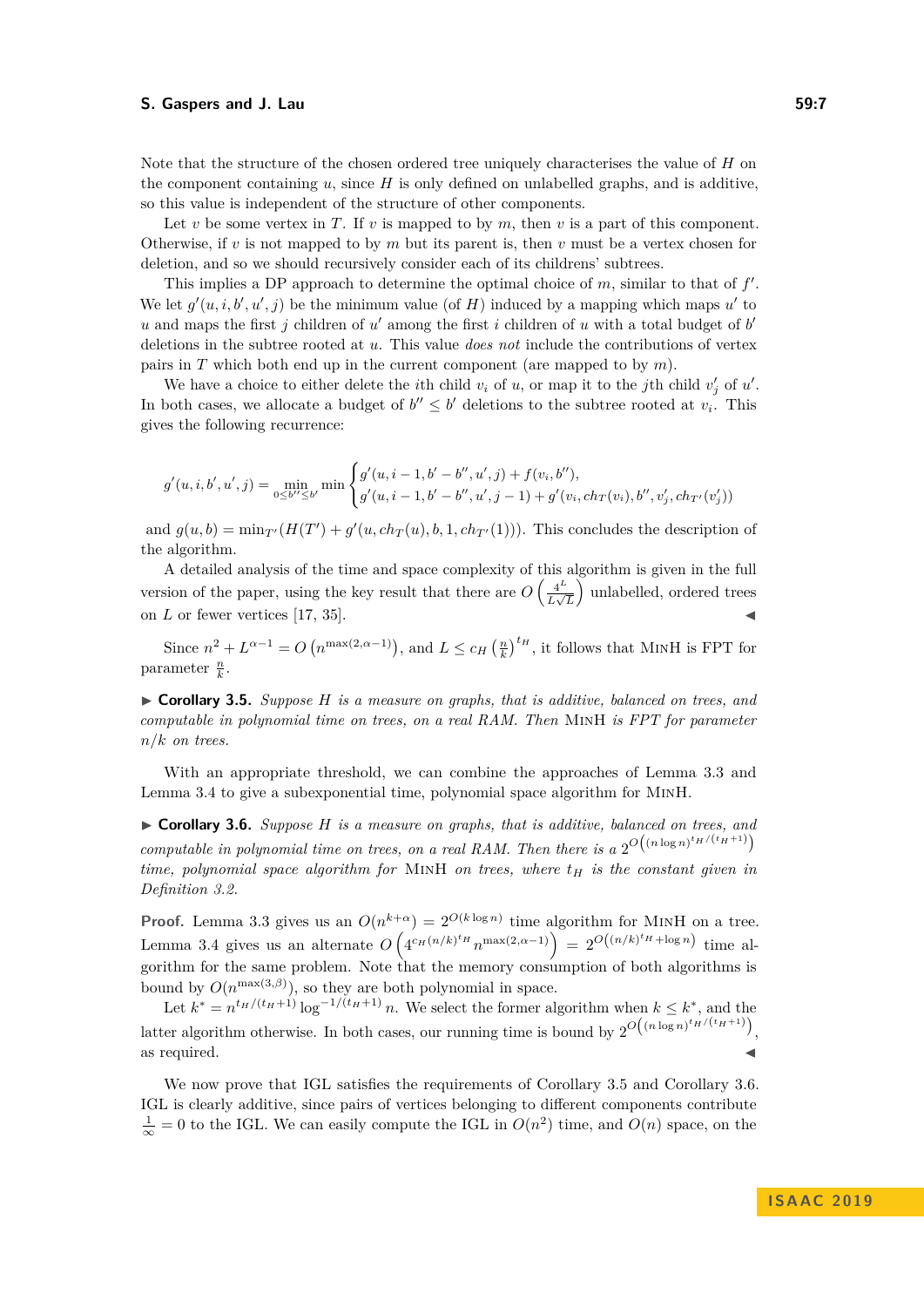#### **59:8 Minimizing and Computing the Inverse Geodesic Length on Trees**

real-RAM by traversing from each vertex. Hence, it remains to show that IGL is balanced on trees: it suffices to show that there is a constant  $t_{\text{IGL}}$ , such that any subset of vertices whose deletion minimizes the IGL is  $O(n/k)^{t_{\text{IGL}}}$  -trimming.

To do so, we choose to reason about the decrease in IGL caused by the removal of a subset of *k* vertices, rather than the IGL itself. Maximizing this decrease (which we call *utility*) is equivalent to minimizing the IGL of the graph after removal.

▶ **Definition 3.7** (Utility). Let  $G = (V, E)$  be a graph. Then the utility of some  $S ⊆ V$  is:

 $U_G(S) = IGL(G) - IGL(G - S).$ 

*If*  $S = \{v\}$ *, we write*  $U_G(v)$  *instead of*  $U_G(\{v\})$ *, which we call the utility of v in G.* 

Suppose  $S = S' \dot{\cup} \{v\}$  is a subset of *k* vertices in a tree *T* with maximum utility. Necessarily, *v* must have maximum utility in  $T - S'$ . This means that *v* has no less utility than any vertex in its component in  $T - S'$ , and that it also has no less utility than the optimal vertex in any other component. In this vein, we would like to consider the case when  $k = 1$  so we can reason about the individual optimality of each vertex in an optimal solution.

We use the following upper and lower bounds on the utility of the optimal choice of vertex in this case. The proofs of these bounds are straightforward, and provided in the full version of the paper.

<span id="page-7-3"></span>▶ **Lemma 3.8.** *Let*  $T = (V, E)$  *be a tree with*  $n ≥ 2$  *vertices. Then,*  $\max_{v \in V} U_T(v) ≥ n/2$ *.* 

<span id="page-7-0"></span>▶ **Lemma 3.9.** *Let*  $G = (V, E)$  *be a tree with n vertices. Then*  $U_G(v) \leq IGL(G) \leq \frac{1}{2}n(n-1)$ *for any vertex*  $v \in V$ .

Next, we show that the removal of a vertex with maximum utility leaves the remaining forest somewhat balanced. Specifically, it is never the case that one tree in this forest is so large that it contains all but  $o(n^{1/4})$  vertices.

<span id="page-7-1"></span>▶ **Theorem 3.10.** *Let*  $T = (V, E)$  *be an unweighted tree with*  $n > 3$  *vertices and suppose*  $v \in V$  *minimizes*  $IGL(T - v)$ *. Further, suppose C is a connected component in*  $T - v$ *containing l vertices and let*  $r = n - l - 1$  *be the number of vertices in*  $T - v$  *not in*  $C$ *. Then, there is a constant*  $0 < c < 1$  *independent of n such that*  $r \geq cn^{1/4}$ *.* 

**Proof.** We may assume  $l > 1$ , since the case when  $l = 0$  is trivial. We may also assume that  $r \geq 1$ , since if  $r = 0$ , *v* is a leaf, which contradicts its optimality since  $n \geq 3$ .

Since *T* is a tree, each neighbour of *v* belongs to a different component in  $T - v$ . Suppose *x<sub>C</sub>* is the neighbour of *v* in *C* and let *C*<sup> $\prime$ </sup> be the subtree *T*[*V*(*C*) ∪ {*v*}]. Thus, *v* is a leaf of  $C'$ . We use this structure (pictured in Figure [2\)](#page-8-0) to give two different, but related, upper bounds for the utility  $U_T(v)$  of *v* in *T*.

<span id="page-7-2"></span> $\triangleright$  Claim 3.11.  $U_T(v) \leq \frac{1}{2}r(r+1) + (r+1)U_{C'}(v)$ .

Proof. Let us upper bound  $U_T(v)$  by considering the utility of *v* in  $C'$  and also in  $T - V(C)$ . There are  $n - l$  vertices in  $T - V(C)$ , so by Lemma [3.9,](#page-7-0) we have that  $\mathcal{U}_{T-V(C)}(v) \leq$  $\frac{1}{2}(n-l)(n-l-1) = \frac{1}{2}r(r+1)$ . This accounts for the pairs of vertices disconnected by the deletion of *v* in  $T - V(C)$ .

We still need to consider such pairs where one vertex is in  $C$ , and the other is in  $T - V(C)$ (this includes  $v$ ). Since  $v$  is a leaf in  $C'$ , the only pairs of vertices connected in  $C'$  that are disconnected in  $C = C' - v$  are those of the form  $\{v, v_C\}$ , where  $v_C$  ranges over  $V(C)$ .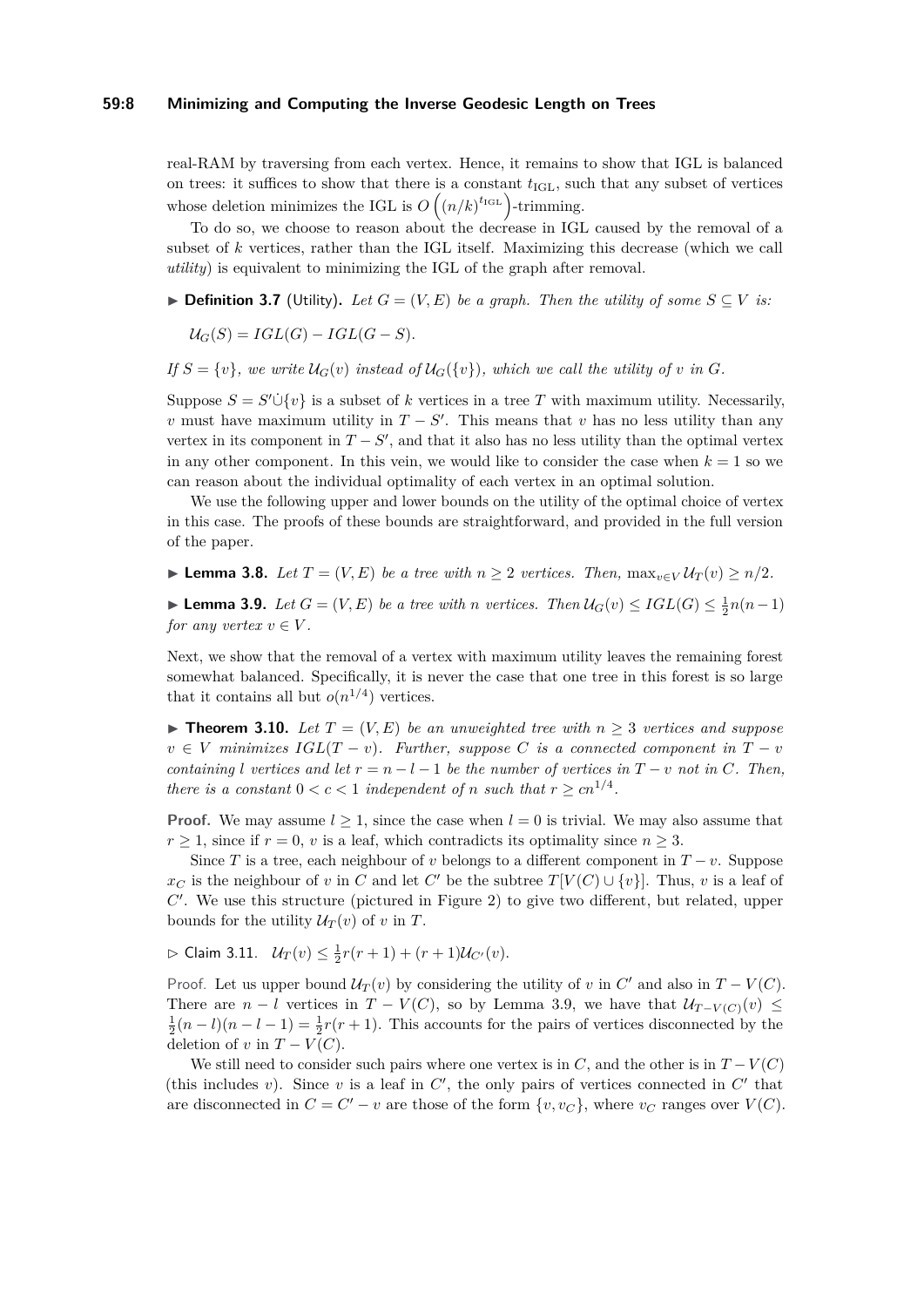<span id="page-8-0"></span>

**Figure 2** Layout of the vertices of *T*, in Theorem [3.10.](#page-7-1) Shaded vertices are in *A*, and are no more than  $D = 5$  away from *v*. The value of *D* here has chosen for example's sake, and is not the true value constructed in the proof.

Now let *u* be a vertex in  $V \setminus V(C)$ . The path from *u* to  $v_C$  must pass through *v*, and thus  $d_T(u, v_C) \ge d_T(v, v_C)$ . Hence, the contribution of each disconnected  $\{u, v_C\}$  pair is at most that of  $\{v, v_C\}$  towards  $U_T(v)$ . Putting these inequalities together gives us

$$
U_T(v) = \sum_{\{p,q\} \in \mathcal{P}_T^{-1}(v)} \frac{1}{d_T(p,q)}
$$
  
=  $U_{T-V(C)}(v) + \sum_{\substack{u \in V \backslash V(C) \\ v_C \in V(C)}} \frac{1}{d_T(u,v_C)}$   
 $\leq \frac{1}{2}r(r+1) + |V \setminus V(C)| \sum_{v_C \in V(C)} \frac{1}{d_T(v,v_C)}$   
 $\leq \frac{1}{2}r(r+1) + (r+1) \sum_{v_C \in V(C)} \frac{1}{d_T(v,v_C)}$   
=  $\frac{1}{2}r(r+1) + (r+1)U_{C'}(v)$ ,

as required.  $\hfill \triangleleft$ 

<span id="page-8-2"></span> $\triangleright$  Claim 3.12.  $U_T(v) \leq rn$ .

Proof. Since  $v$  is a leaf of  $C'$ , it is distance 1 away from its sole neighbour, and only this neighbour, in  $C'$ . Also, the only pairs disconnected by  $v$ 's removal in  $C'$  are those containing *v* itself. Now there are  $l-1$  other vertices in  $C'$ , each at least distance 2 away from *v*. Hence,  $\mathcal{U}_{C'}(v) \leq 1 + \frac{l-1}{2} = \frac{l+1}{2} = \frac{n-r}{2}.$ 

Since  $r \geq 1$ , we know that  $r + 1 \leq 2r$ . Hence, by Claim [3.11](#page-7-2)

$$
\mathcal{U}_T(v) \le r^2 + 2r\mathcal{U}_{C'}(v)
$$
  
\n
$$
\le r^2 + r(n-r)
$$
  
\n
$$
= rn,
$$

as required.  $\hfill \triangleleft$ 

Since the utility of deleting *v* is maximal among all vertices, and  $n \geq 2$ , we know  $U_T(v) \geq n/2$ from [Lemma 3.8.](#page-7-3) Combining this with Claim [3.11](#page-7-2) and rearranging gives

<span id="page-8-1"></span>
$$
\mathcal{U}_{C'}(v) \ge \frac{n - r(r + 1)}{2(r + 1)}.\tag{1}
$$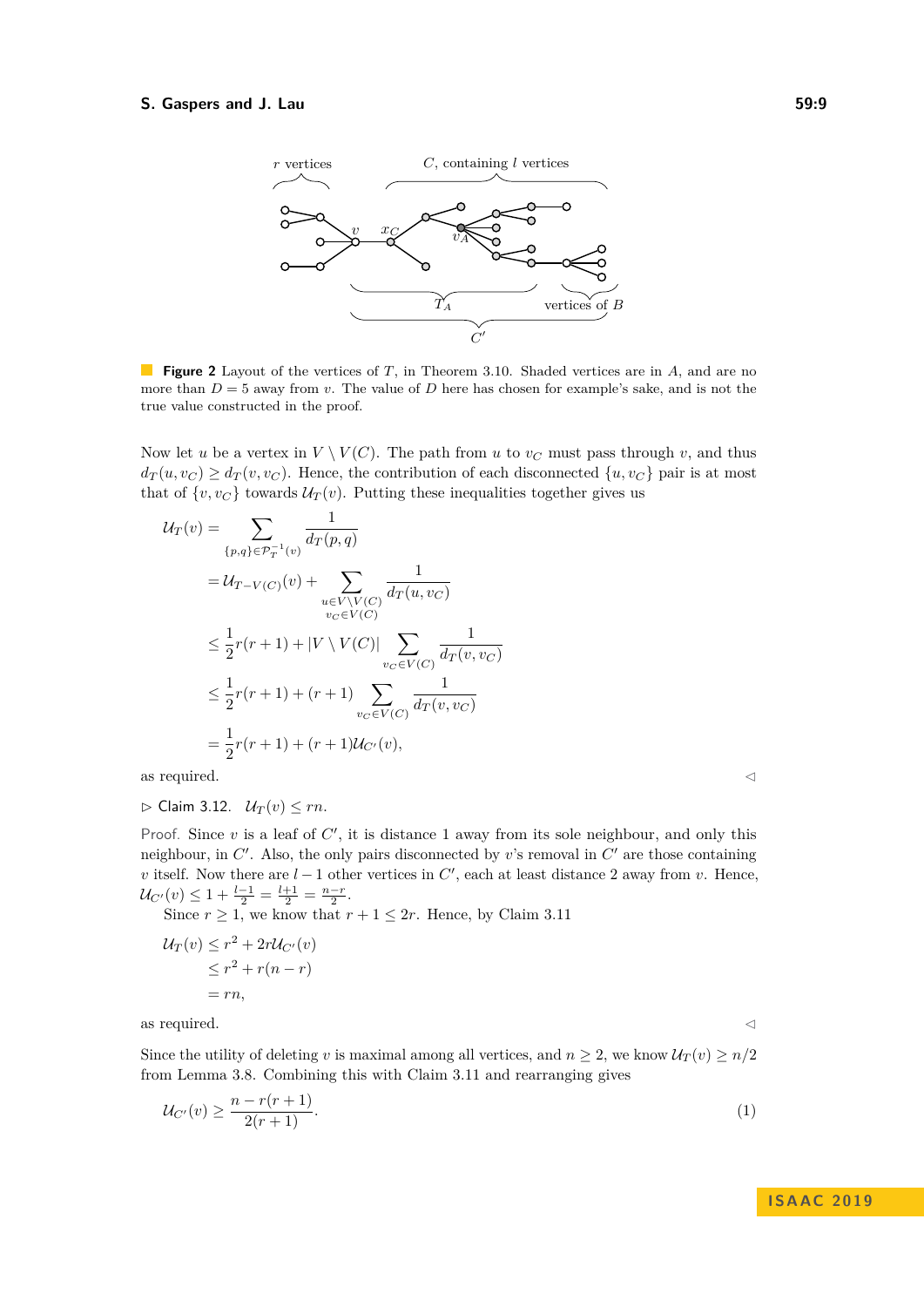#### **59:10 Minimizing and Computing the Inverse Geodesic Length on Trees**

Suppose, for a contradiction, that  $r < \frac{1}{15} n^{1/4}$ . Since *r* is purported to be relatively small,  $U_{\mathcal{C}'}(v)$  must be rather large (note it is proportional to *n*). Intuitively, this implies that many vertices in  $C'$  are close to  $v$ , and hints towards a more central choice of vertex to delete. We will formally show that such a vertex exists, and is a more optimal choice.

Fix some distance *D*. We can divide the vertices of *C* into two groups, *A* and *B*: those at most distance  $D$  from  $v$  in  $C'$  (and thus, also in  $T$ ) and those that are not, respectively. Suppose that  $|A| = t$  and that  $|B| = |V(C)| - t$ . We have the following upper bound:

<span id="page-9-0"></span>
$$
\mathcal{U}_{C'}(v) \le t + \frac{|V(C)| - t}{D + 1} \le t + \frac{n - t}{D + 1},\tag{2}
$$

because each vertex in *B* is at least distance  $D+1$  away from *v*, and  $|V(C)| \leq n$ . Note that we do not account for *v* itself, since the distance to itself does not contribute to its utility.

Recall that  $r < \frac{1}{15}n^{1/4}$ . It is easy to see that  $r(r + 1) \leq n/2$ . Combining this with [\(1\)](#page-8-1) and [\(2\)](#page-9-0) gives us the following inequality:

$$
\frac{n}{4(r+1)} \leq \mathcal{U}_{C'}(v) \leq t + \frac{n-t}{D+1},
$$

from which we can obtain

$$
tD \ge \frac{n(D+1)}{4(r+1)} - n.
$$

If we choose  $D = 8(r + 1) - 1$ , it holds that  $t \ge \frac{n}{D} = \frac{n}{8r + 7} \ge \frac{n}{15r}$ .

Consider the subgraph (a tree)  $T_A$  induced by the vertex set  $A \cup \{v\}$ .  $T_A$  contains at least two vertices as *v* and  $x_C$  both must be in *A*. Also, since  $T_A$  is a tree, by Lemma [2.1](#page-3-0) it must have a centroid. Let one of the centroids of  $T_A$  be  $v_A$ . The diameter of  $T_A$  is at most  $2D$ , since every vertex in  $T_A$  is at most distance  $D$  from  $v$ . Combining this with [Lemma 2.2,](#page-3-1) we have

$$
\mathcal{U}_{T_A}(v_A) \ge \frac{t^2}{8D} \ge \frac{n^2}{8D^3} \ge \frac{n^2}{8(15)^3 r^3}.
$$

Now every pair in  $T_A$  that is disconnected by the deletion of  $v_A$  is also disconnected in  $T$  by the deletion of  $v_A$ , so  $\mathcal{U}_{T_A}(v_A) \leq \mathcal{U}_{T}(v_A)$ . Also, by the optimality of *v* in *T*, we have that  $U_T(v_A) \leq U_T(v)$ . Hence, using the result of Claim [3.12,](#page-8-2) we can conclude that

$$
\frac{n^2}{8(15)^3r^3} \leq \mathcal{U}_{T_A}(v_A) \leq \mathcal{U}_T(v) \leq rn.
$$

Thus, we have that  $r^4 \ge \frac{n}{8(15)^3} \ge \frac{n}{15^4}$ , so  $r \ge \frac{1}{15} n^{1/4}$ , which is a contradiction. The result follows with a choice of  $c = \frac{1}{11}$  $\frac{1}{15}$ .

We can use this result to finally upper bound the number of vertices in any component after an optimal set of vertices has been removed.

<span id="page-9-1"></span>**► Theorem 3.13.** Let  $T = (V, E)$  be a tree with *n* vertices, and let  $S ⊂ V$  be some subset of *vertices such that*  $|S| = k \geq 1$ *. There exists a positive constant c', independent of T and k, such that whenever S minimizes*  $IGL(T - S)$ *, S is*  $(c'(n/k)^5)$ -trimming.

**Proof.** We will call the components of *T* − *S remaining components* and denote each of them by their vertex set. Suppose the remaining components are  $R = \{R_1, R_2, \ldots, R_{|R|}\}\$ , where  $R_i \subseteq V$  and  $S \cup R_1 \cup \ldots \cup R_{|R|} = V$ . We need to show that  $|R_i| \leq c' (n/k)^5$  for each  $R_i$ .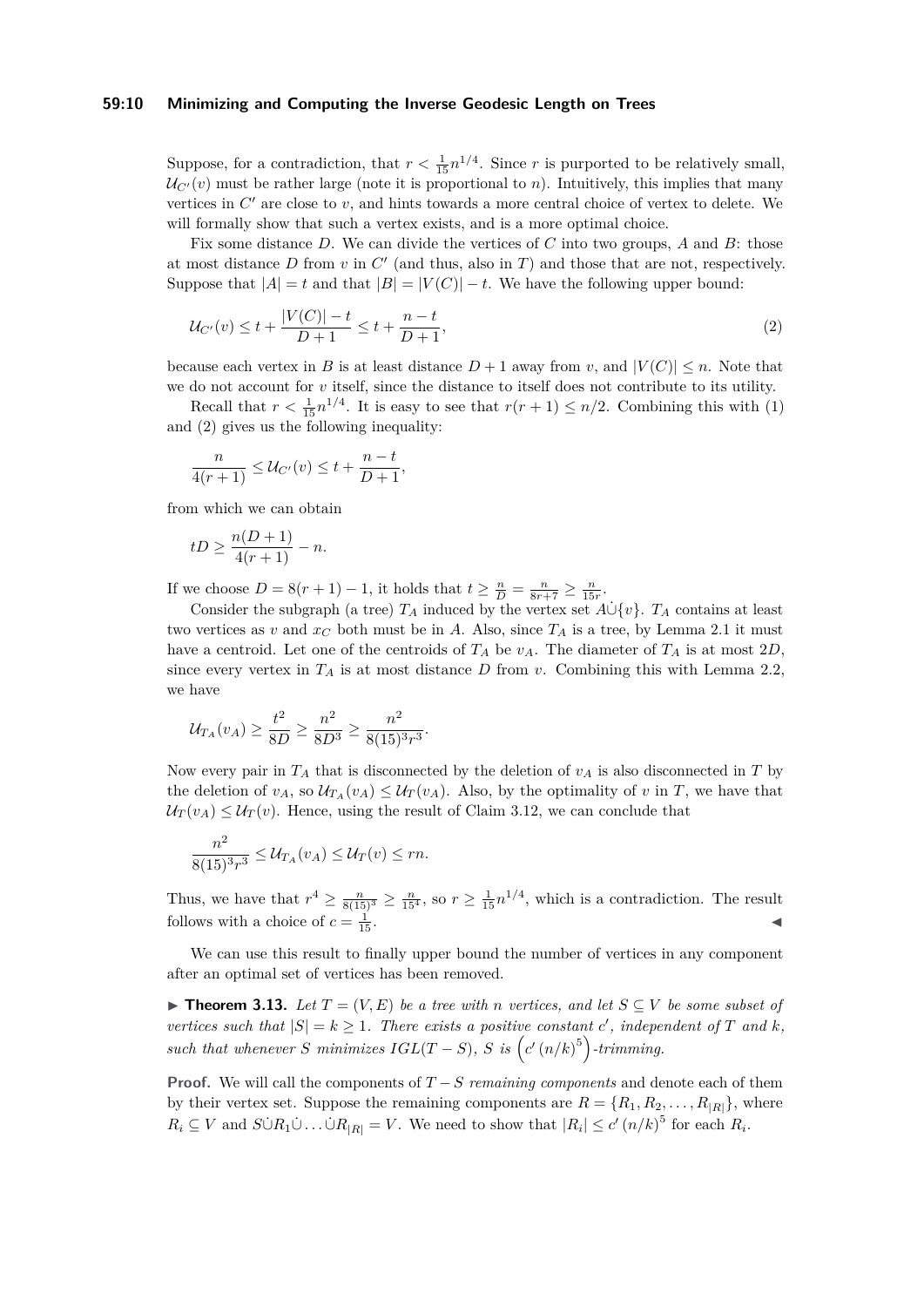<span id="page-10-0"></span>

**Figure 3** Bounding the size of the largest remaining component in Theorem [3.13.](#page-9-1) In this case, the parent of *s* is not the root and *s* has  $ch(s) = 3$  children in *T'*. The shaded vertices are those in *S*.

We first construct a new graph  $T' = (V', E')$  by collapsing each of the remaining components. Formally,  $V' = R \dot{\cup} S$ , and, for each  $R_i \in R$  and  $s \in S$ ,  $\{R_i, s\} \in E'$  if and only if there exists some  $r \in R_i$  such that  $\{r, s\} \in E$ . It can be seen that  $T'$  is necessarily a tree, and that every  $R_i$  is only incident to elements in  $S$ . For the remainder of the proof, we further assume that every element in  $S$  is only incident to remaining components in  $T'$ : if this is not the case, one can add a "dummy" remaining component with cardinality zero between every pair of adjacent elements of *S* in *T'*.

Let  $R_r$  be a remaining component containing at least as many vertices as any other remaining component. Note that  $|R_r| > 0$ : it is never a "dummy". It suffices to show the upper bound holds for  $R_r$ . We root  $T'$  at  $R_r$ . Since  $k > 0$ , there are strictly fewer than *n* vertices among the remaining components *R*. Hence, by the Pigeonhole Principle, there must be some  $s \in S$  such that the children  $R_{s_1}, R_{s_2}, \ldots, R_{s_{ch(s)}}$  of *s* in  $T'$  together contain fewer than  $n/k$  vertices. Let the parent of *s* in  $T'$  be  $R_{p(s)}$ . See Figure [3.](#page-10-0)

Since *S* is optimal, *s* must be an optimal choice of vertex to delete in an instance of MINIGL with graph  $T - (S \setminus \{s\})$  and a budget of 1 deletion. In particular, it must also be the optimal choice of vertex to delete in the component containing *s* in  $T - (S \setminus \{s\})$ . Hence, we may apply [Theorem 3.10](#page-7-1) to  $T - (S \setminus \{s\})$ , in that component to give

$$
\frac{n}{k} > \sum_{i=1}^{ch(s)} |R_{s_i}| \ge c(|R_{p(s)}| + |R_{s_1}| + \cdots + |R_{s_{ch(s)}}|)^{1/4} \ge c|R_{p(s)}|^{1/4},
$$

since  $c > 0$ , where *c* is the constant in [Theorem 3.10.](#page-7-1) Thus, we have  $|R_{p(s)}| \leq c^{-4} (n/k)^{4}$ .

We now have two cases: if the parent  $R_{p(s)}$  of *s* in  $T'$  is the root,  $R_r$ , or if it is not the root. If  $R_{p(s)}$  is the root, then  $p(s) = r$ , so  $|R_r| \leq c^{-4} (n/k)^4$ . Otherwise, *s* is not a child of the root, and so *s* must have been a more optimal choice than the best choice in the component induced by  $R_r$  in  $T - (S \setminus \{s\})$ . Since this component contains  $|R_r|$  vertices, the best choice had utility at least  $\frac{|R_r|}{2}$ , by Corollary [3.8.](#page-7-3) Now the paths that pass through *s* in  $T - (S \setminus \{s\})$  must have one endpoint in some  $R_{s_j}$  and the other either in another  $R_{s'_j}$  or in  $R_{p(s)}$ . This is the case since no path can have both endpoints in  $R_{p(s)}$ . Hence, there are at most  $(n/k+1)(n/k+|R_{p(s)}|)$  such pairs, accounting also for those paths starting at *s*. Since each of these paths have length at least 1, we have that

$$
\frac{|R_r|}{2} \leq \mathcal{U}_{T-(S\setminus\{s\})}(s) \leq \left(\frac{n}{k}+1\right)\left(\frac{n}{k}+|R_{p(s)}|\right) \leq 2\frac{n}{k}\left(\frac{n}{k}+|R_{p(s)}|\right),
$$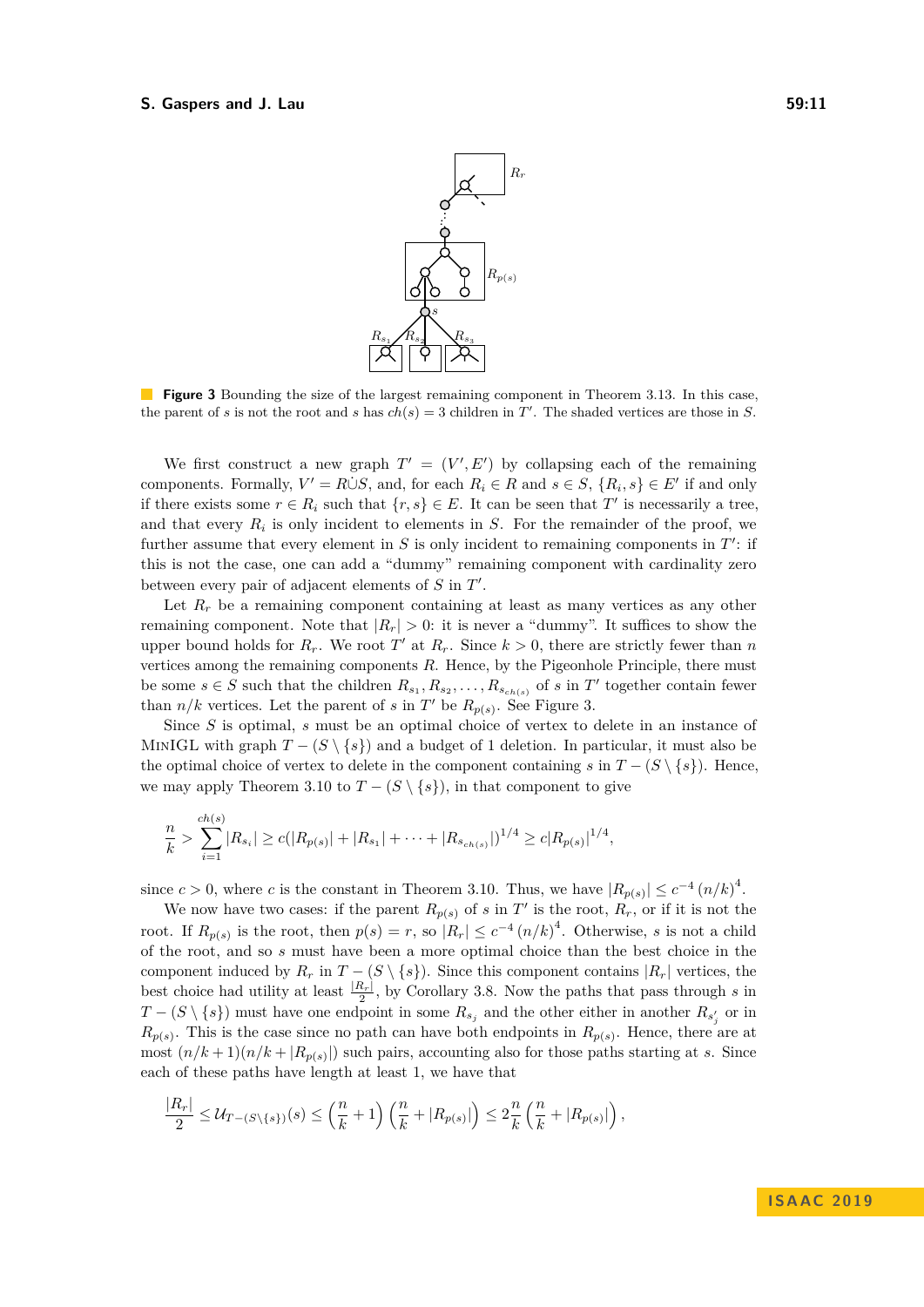#### **59:12 Minimizing and Computing the Inverse Geodesic Length on Trees**

because  $k \leq n$ . Thus

$$
\frac{|R_r|}{2} \leq 2\frac{n}{k}\left(\frac{n}{k} + c^{-4}\left(\frac{n}{k}\right)^4\right) \leq 4c^{-4}\left(\frac{n}{k}\right)^5,
$$

because  $0 < c < 1$ . Hence,  $|R_r| \leq 8c^{-4} (n/k)^5$  and the result follows with a choice of  $c' = 8c^{-4}$ . January 1980, January 2006, January 2006, January 2006, January 2006, January 2006, January 2006, January 20<br>January 2007, January 2007, January 2007, January 2007, January 2008, January 2008, January 2008, January 2008

Thus, we can choose  $c_{\text{IGL}} = c'$  and  $t_{\text{IGL}} = 5$ , showing that IGL is indeed balanced on trees. This gives [Theorem 1.1](#page-1-0) and [Theorem 1.2.](#page-1-1)

# <span id="page-11-0"></span>**4 Computing the IGL**

Computing the IGL of a graph is trivial once its distance distribution has been determined. In this section, we describe algorithms for efficiently computing the distance distribution of trees, and extend these ideas to graphs with small treewidth.

# **4.1 Trees**

To compute the distance distribution on trees, we present a divide-and-conquer method (commonly known as the *centroid decomposition*, as used in [\[7\]](#page-16-11)) as follows. We pick a vertex and compute the contribution to the distance distribution of all paths passing through that vertex, using fast polynomial multiplication. Then, we delete the vertex from the tree, and recurse on the remaining connected subtrees. We first provide a method that efficiently computes this contribution.

**Example 4.1.** *Let*  $T = (V, E)$  *be an unweighted tree with n vertices and suppose*  $r \in V$ . *Then, the contribution to the distance distribution of all pairs in*  $\mathcal{P}_T^{-1}(r)$  *can be found in O*(*n* log *n*) *time on a log-RAM.*

**Proof.** We begin by rooting the tree at *r*. Suppose the children of *r* are  $s_1, \ldots, s_{ch(r)}$  and let  $S_1, \ldots, S_{ch(r)}$  denote the set of vertices in the subtrees rooted at each child, respectively. With the addition of  $S_0 = \{r\}$ , the sets  $S_i$  form a partition of *V*.

We perform a depth-first search from *r*, to find  $d_T(r, u) = d_T(u, r)$  for each vertex *u* and construct a sequence of distance polynomials  $P_0, P_1, \ldots, P_{ch(r)}$ , where  $P_i(x)$  $\sum_{w \in S_i} x^{d_T(r,w)}$ . This takes  $O(n)$  time, storing each distance polynomial in coefficient form: there are at most *n* terms overall. Now let

$$
P(x) = \left(\sum_{0 \le i \le ch(r)} P_i(x)\right)^2 - \left(\sum_{0 \le i \le ch(r)} P_i^2(x)\right) = \sum_{0 \le j \le n} b_j x^j.
$$

We observe that

$$
b_j = 2|\{\{u, v\} \in \mathcal{P}_T^{-1}(r) : u \neq v \text{ and } d_T(u, v) = j\}|,
$$
\n(3)

that is,  $b_i$  is twice the number of pairs of distinct vertices which have a path of length *j* passing through *r*. Thus, the required contribution to the distance distribution can be read off from the coefficient form of  $P(x)$ . The result follows by computing this efficiently from the coefficients of each *P<sup>i</sup>* by applying [Lemma 2.3,](#page-4-1) and observing that the degree of  $\sum_{0 \le i \le ch(r)} P_i(x)$ , and the sum of the degrees of the  $P_i$ 's are both at most *n*.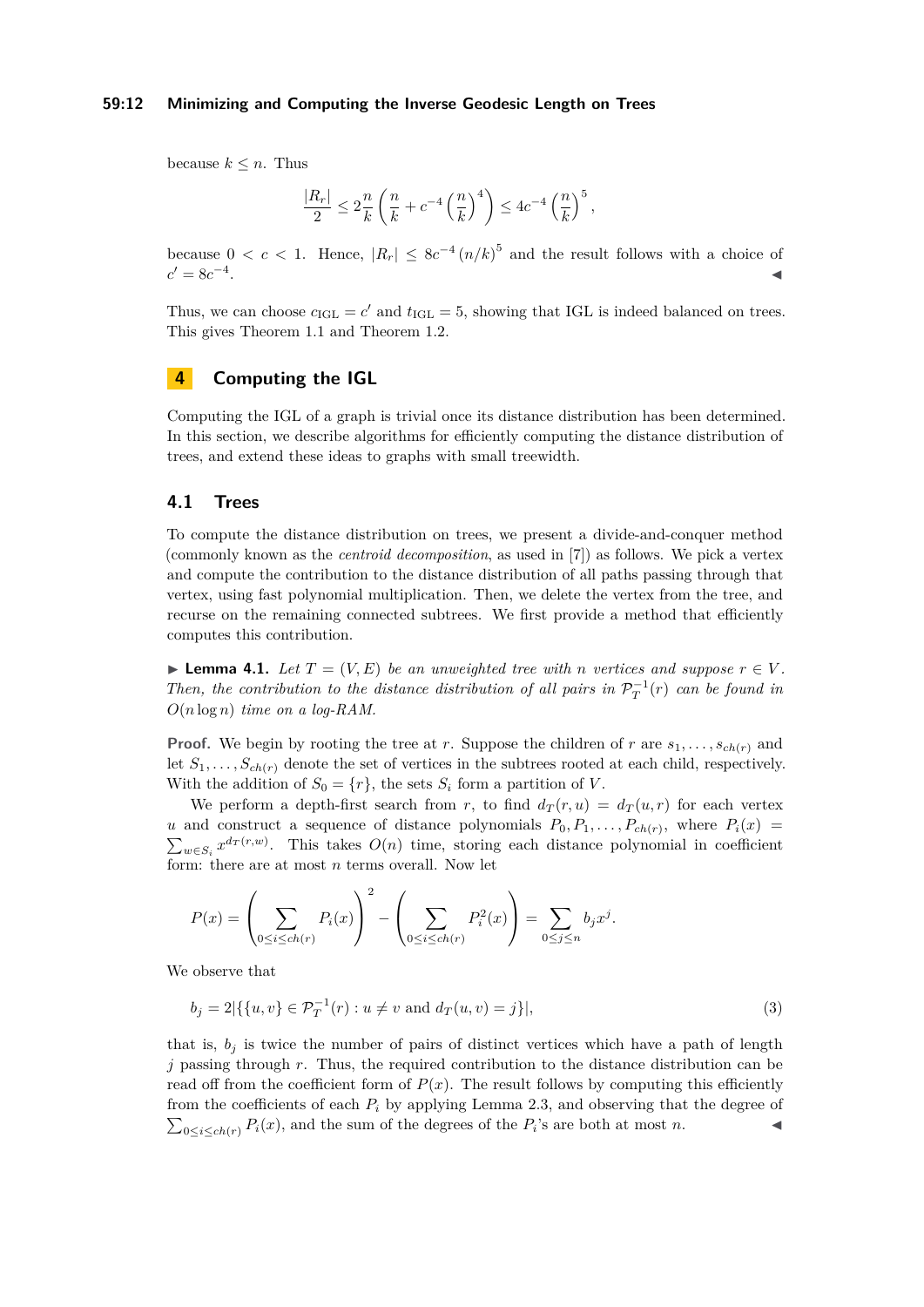If we always pick *r* in [Lemma 4.1](#page-3-0) to be a centroid of the tree, Lemma [2.1](#page-3-0) ensures that each vertex can appear in at most  $\log_2 n + 1$  trees throughout the execution of our divide-and-conquer algorithm. A centroid must always exist (also by Lemma [2.1\)](#page-3-0), and we can find one in linear time by recursively computing, then examining, subtree sizes. This gives Theorem [1.3.](#page-1-2)

▶ **Theorem 1.3.** *The distance distribution of a tree with n vertices can be computed in*  $O(n \log^2 n)$  *time on a log-RAM.* 

If we only wish to determine the first *p* values of the distance distribution of *T*, we can modify [Lemma 4.1](#page-3-0) to run in  $O(n + p \log n)$  time, by discarding all terms with degree greater than *p* when constructing the polynomials. Thus, the expensive multiplication step costs  $O(p \log n)$  time by Lemma [2.3,](#page-4-1) and we obtain [Theorem 4.2](#page-1-1) as a corollary.

 $\triangleright$  **Theorem 4.2.** *The prefix*  $a_1, \ldots, a_p$  *of the distance distribution of a tree with n vertices can be computed in*  $O(n \log n + p \log^2 n)$  *time on a log-RAM.* 

## **4.2 Graphs with small treewidth**

Here, we extend the ideas used in the previous section to prove Theorem [1.4.](#page-2-0)

Let  $G = (V, E)$  be an undirected graph with *n* vertices, whose edges each have a nonnegative weight. We describe a modification of the method of Cabello and Knauer [\[12\]](#page-16-7), to recursively reduce the task of computing the distance distribution of *G* to solving instances of REDBLUEPOLYNOMIAL over points in  $O(tw(G))$  dimensions, with values at most p.

In time  $2^{O(k)}n$ , we can compute a tree decomposition of *G* of width at most  $k = 5 \cdot tw(G) + 4$ containing at most  $O(kn)$  nodes [\[10\]](#page-16-12). Using a common technique, we can transform this decomposition into a *nice* tree decomposition with  $N = O(kn)$  nodes (see, for example [\[15\]](#page-16-13)). The nodes of a nice tree decomposition form a rooted binary tree.

Let *A* be a subset of vertices. A *portal* of *A* is a vertex in *A* which has, as a neighbour, some vertex outside *A*. If these portals are contained in some set  $S \subseteq A$ , we can partition the vertices of the graph into three sets:  $A \setminus S$ , S and  $V \setminus A$ , such that every path from a vertex in *A* to a vertex in  $V \setminus A$  passes through some vertex in *S*.

Since the nice tree decomposition is a binary tree, there is some edge *ij* in the decomposition whose removal splits the decomposition's tree into two components *I* and *J* (containing nodes *i* and *j*, respectively), each containing between  $\frac{N}{3}$  and  $\frac{2N}{3}$  nodes. Let *A* be the set of vertices that appear in component *I*, and let *S* be the intersection  $B_i \cap B_j$  of the bags corresponding to nodes *i* and *j*. Necessarily, *S* must contain all the portals of *A* due to properties of the tree decomposition. Moreover,  $|B_i \cap B_j| \le \min(|B_i|, |B_j|) \le k + 1$ .

Given this fixed *A*, recursively find the distance distribution among all pairs of vertices in *A* as follows. First, perform Dijkstra's algorithm from all vertices in *S*. For every pair of vertices in *S*, add an edge whose weight equals the length of the shortest path between them. After these edges are added, the length of the shortest path in *G* between any pair of vertices in *A* can be found by only considering paths passing through the vertices of *A*. Hence, we remove all vertices in  $V \setminus A$ , and recurse on this smaller graph. Note that *I* is a valid tree decomposition for this new graph, since  $i \in I$ , and all the added edges have their endpoints in  $B_i$ . Thus, we do not need to find another tree decomposition for this new graph, and its treewidth does not exceed *k*.

In the same way, we recursively find the distance distribution induced by the pairs of vertices in  $(V \setminus A) \cup S$ . Between these two sets of pairs, we have counted pairs of vertices in *S* twice, so we subtract the distance distribution induced by these pairs using the shortest paths already computed.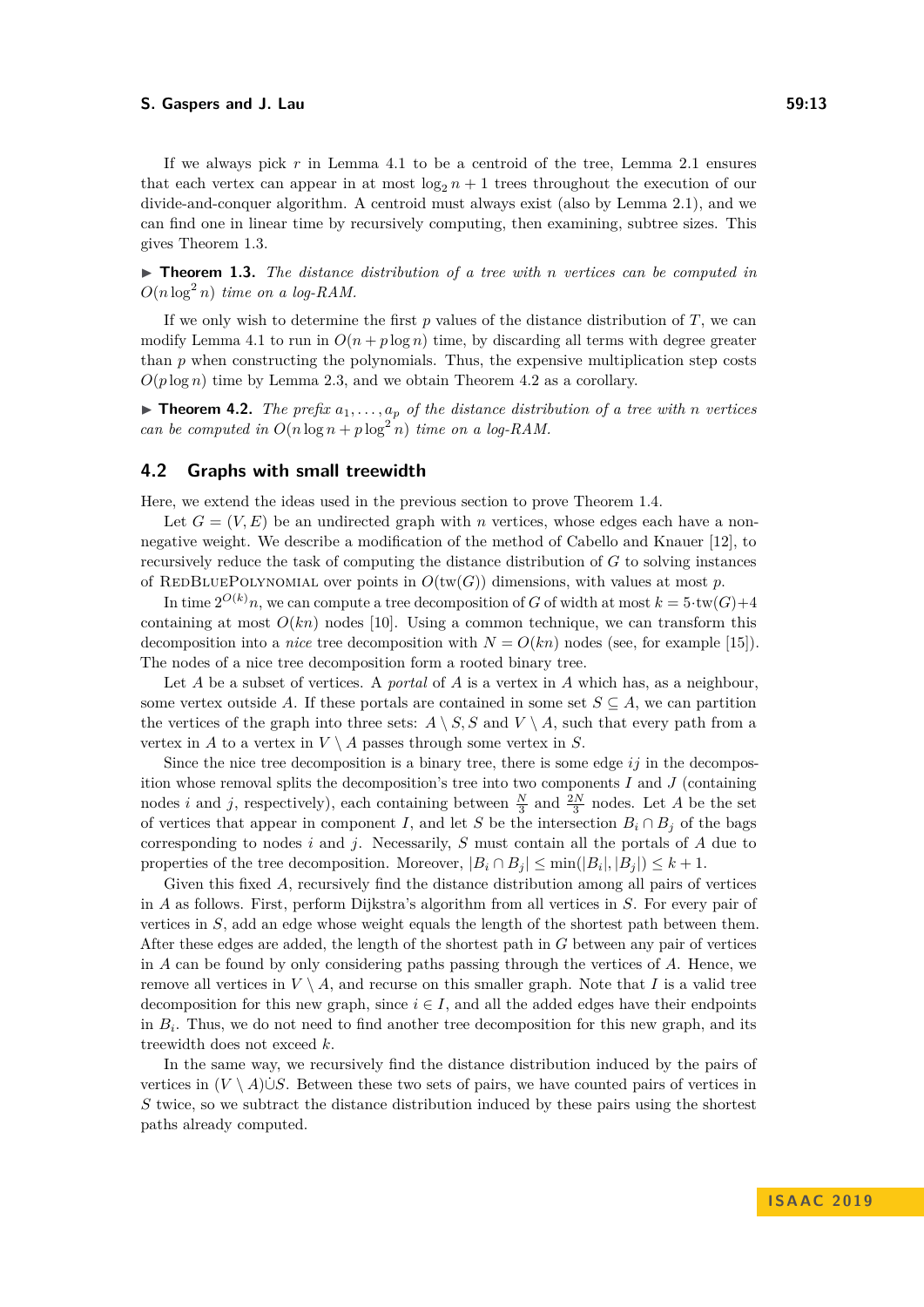#### **59:14 Minimizing and Computing the Inverse Geodesic Length on Trees**

Finally, we must compute the distance distribution among shortest paths between the remaining pairs of vertices: these are the pairs in  $(A \setminus S) \times (V \setminus A)$ . Let the vertices in *S* be  $s_1, \ldots, s_{|S|}$ . For every *a* in  $A \setminus S$  and every *b* in  $V \setminus A$ , we associate  $(a, b)$  with precisely one vertex in *s* through which some shortest path between the vertices passes. More formally, we will associate  $(a, b)$  with the only  $s_i$  such that

| $d_G(a, s_i) + d_G(s_i, b) < d_G(a, s_j) + d_G(s_j, b)$    | for all $j < i$ , and |
|------------------------------------------------------------|-----------------------|
| $d_G(a, s_i) + d_G(s_i, b) \leq d_G(a, s_j) + d_G(s_j, b)$ | for all $j > i$ .     |

By rearranging, and observing that all distances are integers, we deduce that this is precisely when

$$
d_G(a, s_i) - d_G(a, s_j) < d_G(s_j, b) - d_G(s_i, b) \quad \text{for all } j < i, \text{ and}
$$
\n
$$
d_G(a, s_i) - d_G(a, s_j) < d_G(s_j, b) - d_G(s_i, b) + 1 \quad \text{for all } j > i.
$$

Note that all these distances are known from our application of Dijkstra's algorithm from each vertex in *S*. Since any path from *a* to *b* must pass through *S*, it follows from these inequalities that  $d_G(a, s_i) + d_G(s_i, b) = d_G(a, b)$ . For each vertex  $s_i$  in turn, we will compute the contribution of all pairs of vertices associated with  $s_i$  to the distance distribution. We do so by reducing this task to an instance of REDBLUEPOLYNOMIAL.

Our instance will have points in  $|S| - 1$  dimensions: one dimension for each  $j \neq i$ . For each  $a \in A \setminus S$ , create a red point with coordinate  $d_G(a, s_i) - d_G(a, s_i)$  in the dimension corresponding to *j*, and value  $d_G(a, s_i)$ , corresponding to each  $s_j \neq s_i$ . Similarly, for each  $b \in V \setminus A$ , create a blue point with coordinate  $d_G(s_j, b) - d_G(s_i, b)$ , for each  $j < i$ , and  $d_G(s_j, b) - d_G(s_i, b) + 1$  for each  $j > i$ , with value  $d_G(s_i, b)$ . Importantly, we omit any points with value greater than  $p$ : these cannot contribute to the prefix we are trying to compute. Hence, we have created no more than *n* points in all, each with a non-negative integer value no greater than  $p$ . The coefficient of  $x^l$  produced by our instance of REDBLUEPOLYNOMIAL corresponds to the number of pairs associated with  $s_i$  that are distance *l* apart. This concludes the description of our reduction.

Naturally, we now turn our attention to solving REDBLUEPOLYNOMIAL. Naively, this can be done in quadratic time by considering every pair of points. However, when values are bounded – such as in our instance – we can solve the problem more efficiently.

For a given instance of REDBLUEPOLYNOMIAL, let  $n = r + b$  be the total number of points and suppose the value of each point does not exceed some integer  $v \geq 0$ . Below, we give solutions with time complexity parameterized by both *n* and *v*. We consider the 1-dimensional case, then extend this result to higher dimensions recursively.

**Lemma 4.3.** When  $d = 1$ , there is an algorithm that solves REDBLUEPOLYNOMIAL *in*  $O(n\sqrt{v \log n} + n \log n)$  *time on a log-RAM.* 

**Proof.** Sort the red and blue points together in non-decreasing order of the coordinate, placing blue points earlier in the order when there are ties. Let *t* be a positive integer no greater than *n*. Assign points to groups of size no more than *t* by placing the first *t* points, in order, into a group  $G_1$ , followed by the next *t* points in order into a group  $G_2$ , and so on, so we create  $\lceil \frac{n}{t} \rceil$  groups in all. An example is given in Figure [4.](#page-14-0)

We will separately consider pairs of points that both belong to the same group, and those that belong to different groups. In each group, consider every pair of points, and check if they contribute a term to the polynomial. This takes  $O(nt)$  time over all groups.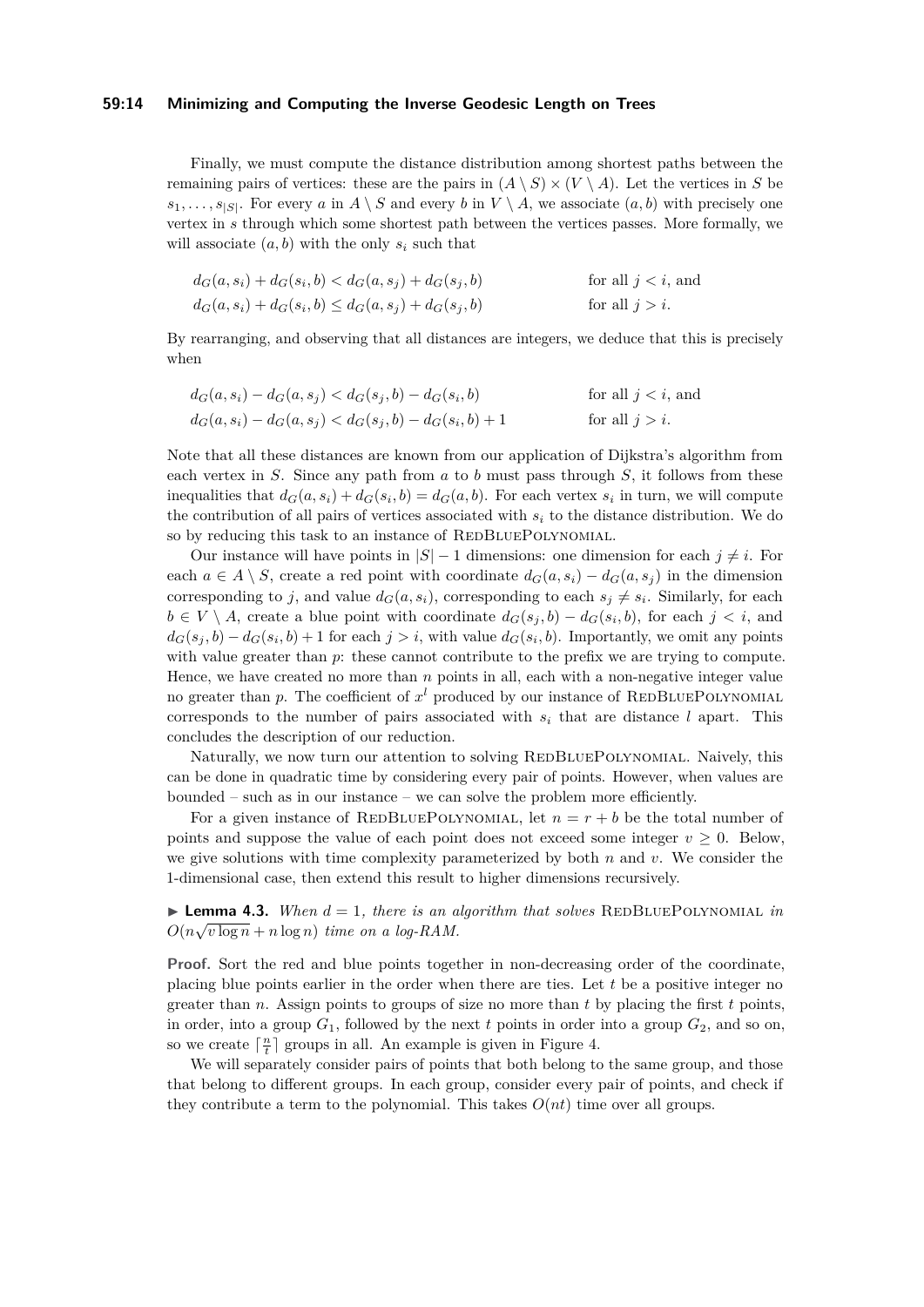<span id="page-14-0"></span>

**Figure 4** Square root decomposition in Lemma [4.3.](#page-4-1) The empty dots represent red points, and the shaded dots represent blue points. When processing  $G_3$ , we consider pairs of points within the group where the red point precedes the blue point. We then consider cross-group pairs whose blue point is in *G*<sup>3</sup> using fast polynomial multiplication.

It remains to consider pairs that belong to different groups: call these *cross-group* pairs. For each blue point in  $G_i$ , we must add an extra term for each red point among  $G_1, \ldots, G_{i-1}$ . Thus, the total cross-group contribution of all pairs with a blue point in  $G_i$  can be written as the following product of two polynomials.

$$
\sum_{B_q \in G_i} \sum_{R_p \in G_1 \cup \dots \cup G_{i-1}} x^{r_p + b_q} = \left(\sum_{R_p \in G_1 \cup \dots \cup G_{i-1}} x^{r_p}\right) \left(\sum_{B_q \in G_i} x^{b_q}\right)
$$

To compute these contributions, iterate over each group in order, maintaining the coefficient form of the polynomial representing all red points in groups processed thus far. This corresponds to the first multiplicand on the right hand side. We can quickly construct the second multiplicand directly from the elements in this group. Note that the degree of both multiplicands does not exceed  $v$ , and that the coefficients of the product do not exceed  $n^2$ . Hence, we can compute the product of these two polynomials in  $O(v \log n)$  time by Lemma [2.3,](#page-4-1) so we can compute the cross-group contributions in  $O(\frac{n}{t}v \log n)$  time.

Combining these parts with an appropriate choice of  $t$  gives the required result.  $\triangleleft$ 

**Fineorem 4.4.** *There is an algorithm that solves* REDBLUEPOLYNOMIAL *in*  $2^{O(d)}n^{1+\epsilon}\sqrt{v}$ *time on a log-RAM, for every*  $\varepsilon > 0$ .

**Proof.** When  $d = 1$ , we use Lemma [4.3.](#page-4-1) Otherwise, we will use the divide-and-conquer method of Bentley [\[6\]](#page-16-9) to reduce the problem to smaller dimensions.

First, combine the red and blue points into one list and apply divide-and-conquer as follows. Let *x<sup>m</sup>* be the median value among the first coordinate of all points. This can be found in  $O(n)$  time [\[8\]](#page-16-14). We divide the list into two halves as follows. First assign those points with first coordinate less than  $x_m$  into the first half, and those with first coordinate greater than  $x_m$  into the second half. Among those with first coordinate precisely  $x_m$ , assign blue points to the first half until the first half has  $\frac{n}{2}$  points. Assign the remaining points to the second half. This assignment can be done in  $O(n)$  time and has the property that if  $R_p < B_q$ , then either both points belong to the same half, or they belong to the first and second half, respectively.

Next, recursively compute the contribution of both groups to the final polynomial. The remaining pairs that may contribute terms to the result must have a red point in the first half, and a blue point in the second half. Since the ordering guarantees that all points in the first half have a first coordinate no greater than those in the second half, we project the red points in the first half together with the blue points in the second half onto a (*d* − 1)-dimensional space by simply ignoring the first coordinate of each point. We then solve REDBLUEPOLYNOMIAL for this set of points in  $d-1$  dimensions recursively.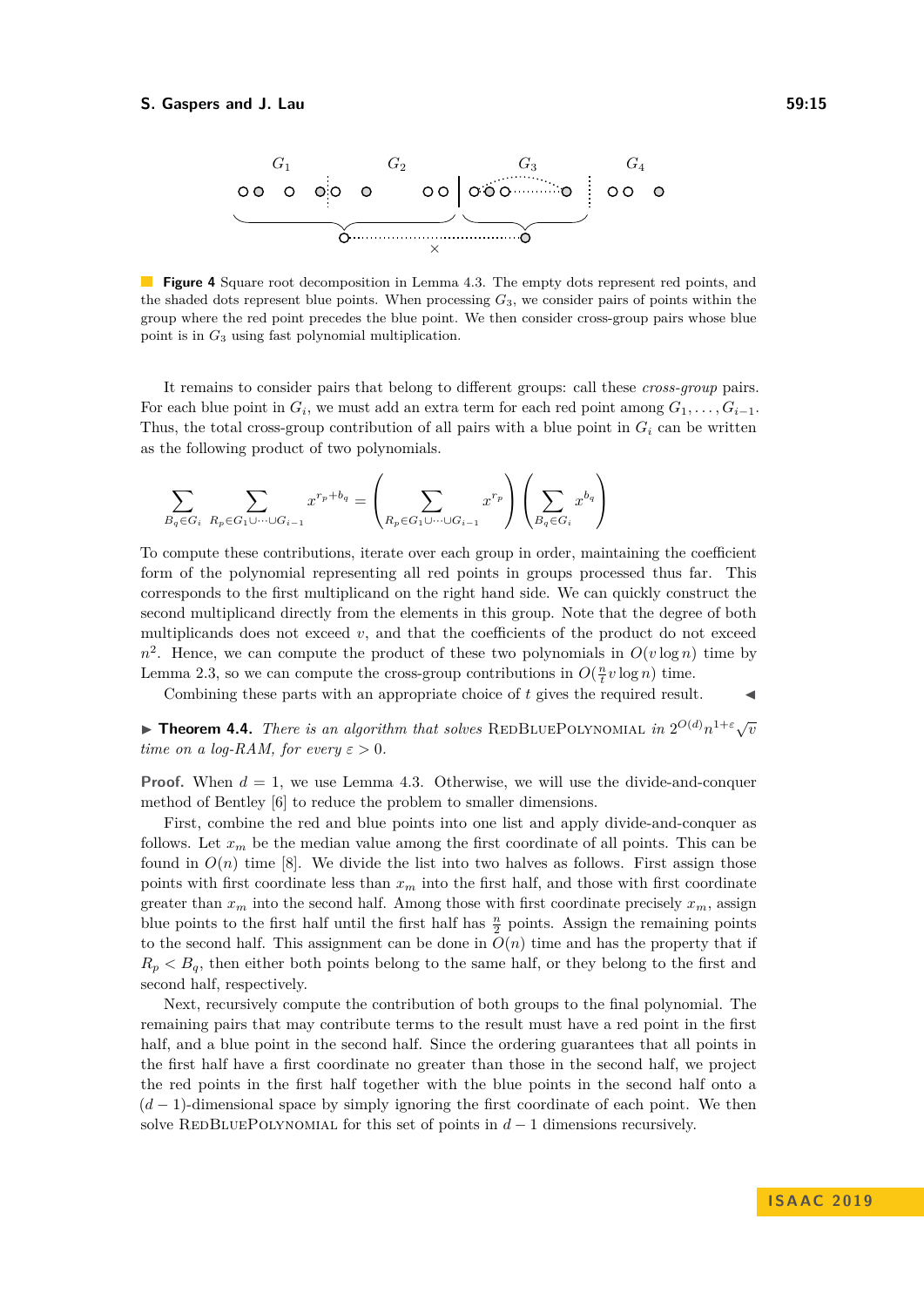#### **59:16 Minimizing and Computing the Inverse Geodesic Length on Trees**

The time and space complexity of this algorithm follows from the results of Monier [\[28\]](#page-17-11) and Bringmann et al. [\[11\]](#page-16-10), and applying an additional multiplicative factor of  $\sqrt{v}$ . A full analysis can be found in the full version of this paper.

An analysis of the algorithm we have described in this section gives [Theorem 1.4.](#page-2-0)

 $\triangleright$  **Theorem 1.4.** *The prefix*  $a_1, \ldots, a_p$  *of the distance distribution of a graph with n vertices* **and treewidth k** can be computed in  $2^{O(k)}n^{1+\epsilon}\sqrt{p}$  time on a log-RAM, for any  $\varepsilon > 0$ .

**Proof.** To find the contribution of pairs in  $(A \setminus S) \times (V \setminus A)$ , we solve  $|S| \leq k + 1$  instances of REDBLUEPOLYNOMIAL in  $|S| - 1 \leq k$  dimensions, using the result of Theorem [4.4.](#page-2-0) As our algorithm performs divide-and-conquer over the nodes of the tree decomposition, each vertex induces the creation of a point in  $O((k+1)\log(kn)) = O(k\log n)$  instances of REDBLUEPOLYNOMIAL. Hence, since the time complexity of Theorem [4.4](#page-2-0) is superadditive with respect to  $n$ , the total running time over all instances of REDBLUEPOLYNOMIAL is  $2^{O(k)}n^{1+\epsilon} \log n\sqrt{p} = 2^{O(k)}n^{1+\epsilon'}\sqrt{p}$  for any  $\varepsilon' > 0$ .

Since we are working on a (nice) tree decomposition with  $O(kn)$  nodes, the running time of finding an appropriate dividing edge in the tree, and performing *k* Dijkstra's per instance are negligible compared to that of solving our instances of REDBLUEPOLYNOMIAL. The result follows from the fact that  $k = O(tw(G))$ .

This result can easily be extended to directed graphs, and graphs with bounded edge weights, with some modifications, and a suitable choice of *p*. On graphs with unit weight edges, setting  $p = n - 1$  determines the entire distance distribution.

I **Corollary 4.5.** *The distance distribution of an undirected graph G with n vertices, edges of unit weight and treewidth*  $tw(G)$  *<i>can be computed in*  $2^{O(tw(G))}n^{3/2+\epsilon}$  *time on a log-RAM.* 

## **5 Conclusion**

We have provided a general method to solve MINH on trees in subexponential time and polynomial space, whenever *H* is additive, balanced on trees, and computable in polynomial time. We used this to give a  $2^{O((n \log n)^{5/6})}$  time, polynomial space algorithm for MINIGL, by proving that IGL is balanced on trees. Our proof ideas can be used to show that other measures (such as the Wiener index), are also balanced on trees.

For graphs with treewidth k, we have shown that in  $2^{O(k)}n^{3/2+\epsilon}$  time, one can compute the entire distance distribution of the input graph. Compared to the  $O(kn^2)$  time algorithm for computing APSP [\[31\]](#page-17-8), our dependence on *n* is a factor of  $O(\sqrt{n})$  less, though our dependence computing AI 51 [51], our dependence on *h* is a factor of  $O(\sqrt{n})$  less, though our dependence<br>on *k* is exponential. Our algorithm is a  $O(\sqrt{n})$  factor slower than the current best-known  $2^{O(k)}n^{1+\varepsilon}$  time algorithm for diameter [\[1\]](#page-16-6). For graphs with diameter  $O(n^{\varepsilon'})$  for all  $\varepsilon' > 0$ , including graphs with polylogarithmic diameter, the extra factor becomes  $O(n^{\epsilon})$  for any  $\varepsilon > 0$ , when compared to the current best-known  $2^{O(k)}n$  time algorithm for diameter [\[21\]](#page-17-12) in this setting. This might be expected, as the distance distribution implies the diameter, and is implied by the APSP, but we find it somewhat surprising that the distance distribution can be computed faster than APSP on graphs with small treewidth.

Our results can be immediately applied to compute any measure of a graph that is a function of the distance distribution. However, they are difficult to adapt to measures that compute properties of individual vertices in the graph, as we exploit properties exclusive to counting pairs that are certain distances apart, without expressly considering which vertices belong to such pairs. In particular, this means that our results are unlikely to directly provide further insight into the efficient computation of related measures, such as the task of computing closeness centrality [\[5\]](#page-16-15) of every vertex in a given graph.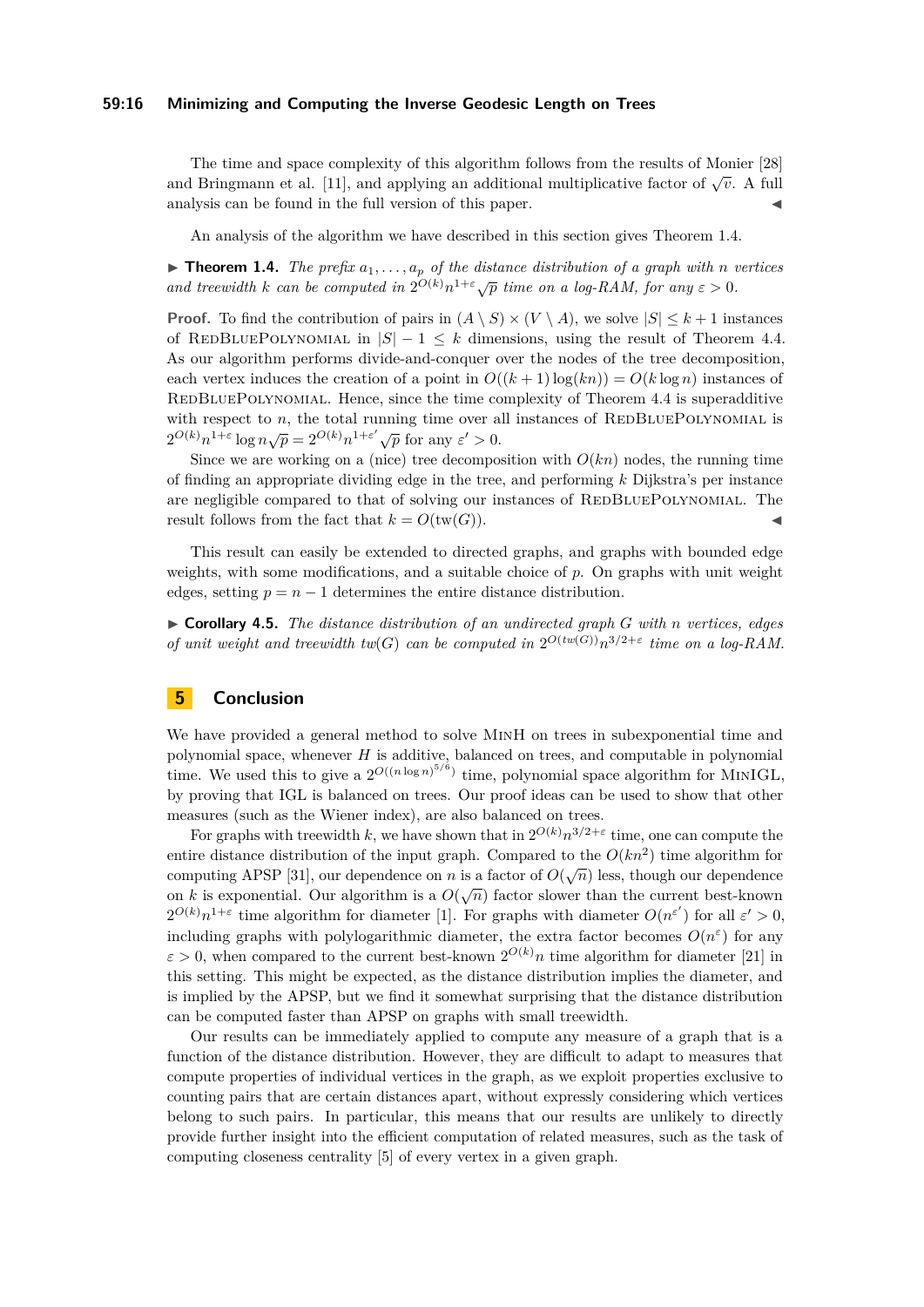## **References**

- <span id="page-16-6"></span>**1** Amir Abboud, Virginia Vassilevska Williams, and Joshua R. Wang. Approximation and Fixed Parameter Subquadratic Algorithms for Radius and Diameter in Sparse Graphs. In *Proceedings of the 27th Annual ACM-SIAM Symposium on Discrete Algorithms (SODA 2016)*, pages 377–391. SIAM, 2016. [doi:10.1137/1.9781611974331.ch28](https://doi.org/10.1137/1.9781611974331.ch28).
- <span id="page-16-5"></span>**2** Karla Atkins, Jiangzhuo Chen, V. S. Anil Kumar, and Achla Marathe. The structure of electrical networks: a graph theory based analysis. *International Journal of Computational Intelligence Systems*, 5(3):265–284, 2009. [doi:10.1504/IJCIS.2009.024874](https://doi.org/10.1504/IJCIS.2009.024874).
- <span id="page-16-2"></span>**3** Haris Aziz, Serge Gaspers, Edward J. Lee, and Kamran Najeebullah. Defender Stackelberg Game with Inverse Geodesic Length as Utility Metric. In *Proceedings of the 17th International Conference on Autonomous Agents and Multiagent Systems (AAMAS 2018)*, pages 694–702. ACM, 2018.
- <span id="page-16-1"></span>**4** Haris Aziz, Serge Gaspers, and Kamran Najeebullah. Weakening Covert Networks by Minimizing Inverse Geodesic Length. In *Proceedings of the 26th International Joint Conference on Artificial Intelligence, (IJCAI 2017)*, pages 779–785. IJCAI, 2017. [doi:10.24963/ijcai.2017/108](https://doi.org/10.24963/ijcai.2017/108).
- <span id="page-16-15"></span>**5** Alex Bavelas. Communication Patterns in Task-Oriented Groups. *The Journal of the Acoustical Society of America*, 22(6):725–730, 1950. [doi:10.1121/1.1906679](https://doi.org/10.1121/1.1906679).
- <span id="page-16-9"></span>**6** Jon Louis Bentley. Multidimensional divide-and-conquer. *Communications of the ACM*, 23(4):214–229, 1980. [doi:10.1145/358841.358850](https://doi.org/10.1145/358841.358850).
- <span id="page-16-11"></span>**7** Davide Bilò, Feliciano Colella, Luciano Gualà, Stefano Leucci, and Guido Proietti. A faster computation of all the best swap edges of a tree spanner. In *Proceedings of the 22nd International Colloquium on Structural Information and Communication Complexity (SIROCCO 2015)*, volume 9439 of *LNCS*, pages 239–253. Springer, 2015. [doi:10.1007/978-3-319-25258-2\\_17](https://doi.org/10.1007/978-3-319-25258-2_17).
- <span id="page-16-14"></span>**8** Manuel Blum, Robert W. Floyd, Vaughan Pratt, Ronald L. Rivest, and Robert E. Tarjan. Time bounds for selection. *Journal of Computer and System Sciences*, 7(4):448–461, 1973. [doi:10.1016/S0022-0000\(73\)80033-9](https://doi.org/10.1016/S0022-0000(73)80033-9).
- <span id="page-16-3"></span>**9** Csaba Böde, István A. Kovács, Máté S. Szalay, Robin Palotai, Tamás Korcsmáros, and Péter Csermely. Network analysis of protein dynamics. *FEBS Letters*, 581(15):2776–2782, 2007. [doi:10.1016/j.febslet.2007.05.021](https://doi.org/10.1016/j.febslet.2007.05.021).
- <span id="page-16-12"></span>**10** Hans L. Bodlaender, Pål Grønås Drange, Markus S. Dregi, Fedor V. Fomin, Daniel Lokshtanov, and Michal Pilipczuk. A *c <sup>k</sup>n* 5-Approximation Algorithm for Treewidth. *SIAM Journal on Computing*, 45(2):317–378, 2016. [doi:10.1137/130947374](https://doi.org/10.1137/130947374).
- <span id="page-16-10"></span>**11** Karl Bringmann, Thore Husfeldt, and Måns Magnusson. Multivariate Analysis of Orthogonal Range Searching and Graph Distances. In *13th International Symposium on Parameterized and Exact Computation (IPEC 2018)*, volume 115 of *Leibniz International Proceedings in Informatics (LIPIcs)*, pages 4:1–4:13, Dagstuhl, Germany, 2019. Schloss Dagstuhl–Leibniz-Zentrum fuer Informatik. [doi:10.4230/LIPIcs.IPEC.2018.4](https://doi.org/10.4230/LIPIcs.IPEC.2018.4).
- <span id="page-16-7"></span>**12** Sergio Cabello and Christian Knauer. Algorithms for graphs of bounded treewidth via orthogonal range searching. *Computational Geometry: Theory and Applications*, 42(9):815– 824, 2009. [doi:10.1016/j.comgeo.2009.02.001](https://doi.org/10.1016/j.comgeo.2009.02.001).
- <span id="page-16-8"></span>13 Timothy M. Chan and Mihai Pǎtraşcu. Counting inversions, offline orthogonal range counting, and related problems. In *Proceedings of the 21st Annual ACM-SIAM Symposium on Discrete Algorithms (SODA 2010)*, pages 161–173. SIAM, 2010. [doi:10.1137/1.9781611973075.15](https://doi.org/10.1137/1.9781611973075.15).
- <span id="page-16-0"></span>**14** Paolo Crucitti, Vito Latora, Massimo Marchiori, and Andrea Rapisarda. Efficiency of scale-free networks: error and attack tolerance. *Physica A: Statistical Mechanics and its Applications*, 320:622–642, 2003. [doi:10.1016/S0378-4371\(02\)01545-5](https://doi.org/10.1016/S0378-4371(02)01545-5).
- <span id="page-16-13"></span>**15** Marek Cygan, Fedor V. Fomin, Łukasz Kowalik, Daniel Lokshtanov, Dániel Marx, Marcin Pilipczuk, Michał Pilipczuk, and Saket Saurabh. *Parameterized Algorithms*. Springer, 2015. [doi:10.1007/978-3-319-21275-3](https://doi.org/10.1007/978-3-319-21275-3).
- <span id="page-16-4"></span>**16** David Dagon, Guofei Gu, Christopher P. Lee, and Wenke Lee. A Taxonomy of Botnet Structures. In *Proceedings of the 23rd Annual Computer Security Applications Conference (ACSAC 2007)*, pages 325–339. IEEE Computer Society, 2007. [doi:10.1109/ACSAC.2007.44](https://doi.org/10.1109/ACSAC.2007.44).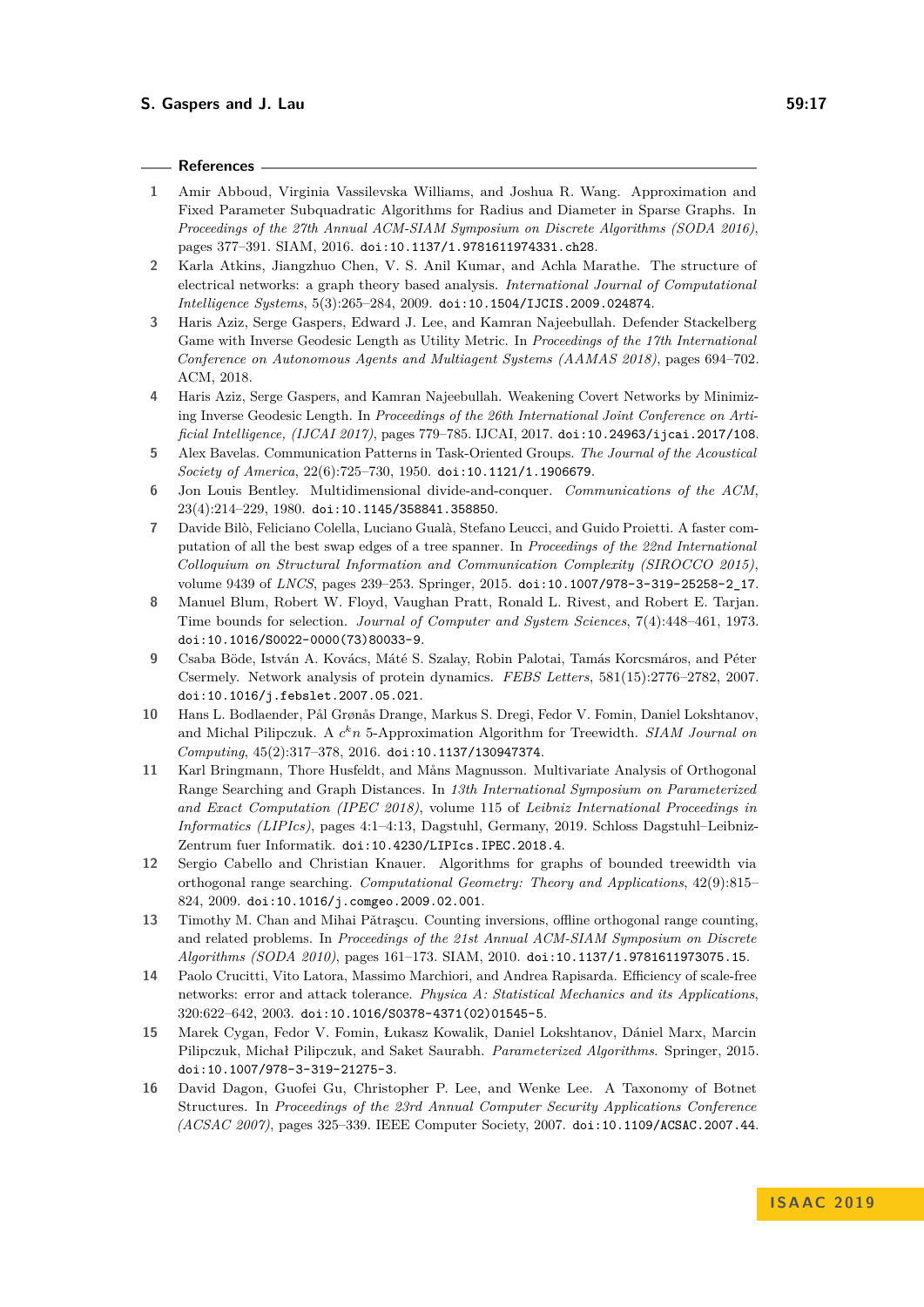#### **59:18 Minimizing and Computing the Inverse Geodesic Length on Trees**

- <span id="page-17-19"></span>**17** Philippe Flajolet and Robert Sedgewick. *Analytic Combinatorics*. Cambridge University Press, 1st edition, 2009.
- <span id="page-17-17"></span>**18** Martin Fürer. Faster Integer Multiplication. *SIAM Journal on Computing*, 39(3):979–1005, 2009. [doi:10.1137/070711761](https://doi.org/10.1137/070711761).
- <span id="page-17-15"></span>**19** Martin Fürer. How fast can we multiply large integers on an actual computer? In *Proceedings of the 11th Latin American Symposium on Theoretical Informatics (LATIN 2014)*, volume 8392 of *LNCS*, pages 660–670. Springer, 2014. [doi:10.1007/978-3-642-54423-1\\_57](https://doi.org/10.1007/978-3-642-54423-1_57).
- <span id="page-17-2"></span>**20** Murad Hossain, Sameer Alam, Tim Rees, and Hussein Abbass. Australian Airport Network Robustness Analysis : A Complex Network Approach. In *Proceedings of the 36th Australasian Transport Research Forum (ATRF 2013)*, pages 1–21, 2013.
- <span id="page-17-12"></span>**21** Thore Husfeldt. Computing Graph Distances Parameterized by Treewidth and Diameter. In *Proceedings of the 11th International Symposium on Parameterized and Exact Computation (IPEC 2016)*, volume 63 of *LIPIcs*, pages 16:1–16:11. Schloss Dagstuhl - Leibniz-Zentrum fuer Informatik, 2016. [doi:10.4230/LIPICS.IPEC.2016.16](https://doi.org/10.4230/LIPICS.IPEC.2016.16).
- <span id="page-17-6"></span>**22** Russell Impagliazzo and Ramamohan Paturi. On the Complexity of k-SAT. *Journal of Computer and System Sciences*, 62(2):367–375, 2001. [doi:10.1006/JCSS.2000.1727](https://doi.org/10.1006/JCSS.2000.1727).
- <span id="page-17-9"></span>**23** Russell Impagliazzo, Ramamohan Paturi, and Francis Zane. Which problems have strongly exponential complexity? *Journal of Computer and System Sciences*, 63(4):512–530, 2001. [doi:10.1006/jcss.2001.1774](https://doi.org/10.1006/jcss.2001.1774).
- <span id="page-17-13"></span>**24** Camille Jordan. Sur Les Assemblages des Lignes. *Journal für die Reine und Angewandte Mathematik*, 70:185–190, 1869.
- <span id="page-17-1"></span>**25** István A. Kovács and Albert-László Barabási. Destruction perfected. *Nature*, 524(7563):38–39, 2015. [doi:10.1038/524038a](https://doi.org/10.1038/524038a).
- <span id="page-17-18"></span>**26** Leopold Kronecker. *Grundzüge einer arithmetischen Theorie der algebraischen Grössen*. G. Reimer, 1882.
- <span id="page-17-7"></span>**27** Silviu Maniu, Pierre Senellart, and Suraj Jog. An Experimental Study of the Treewidth of Real-World Graph Data. In *22nd International Conference on Database Theory (ICDT 2019)*, volume 127 of *Leibniz International Proceedings in Informatics (LIPIcs)*, pages 12:1–12:18, 2019. [doi:10.4230/LIPIcs.ICDT.2019.12](https://doi.org/10.4230/LIPIcs.ICDT.2019.12).
- <span id="page-17-11"></span>**28** Louis Monier. Combinatorial solutions of multidimensional divide-and-conquer recurrences. *Journal of Algorithms*, 1(1):60–74, 1980. [doi:10.1016/0196-6774\(80\)90005-X](https://doi.org/10.1016/0196-6774(80)90005-X).
- <span id="page-17-0"></span>**29** Flaviano Morone and Hernán A. Makse. Influence maximization in complex networks through optimal percolation. *Nature*, 524(7563):65–68, 2015. [doi:10.1038/nature14604](https://doi.org/10.1038/nature14604).
- <span id="page-17-5"></span>**30** Kamran Najeebullah. *Complexity of Optimally Attacking and Defending a Network*. PhD thesis, UNSW Sydney, 2018.
- <span id="page-17-8"></span>**31** Léon Planken, Mathijs de Weerdt, and Roman van der Krogt. Computing All-Pairs Shortest Paths by Leveraging Low Treewidth. *Journal of Artificial Intelligence Research*, 43:353–388, 2012. [doi:10.1613/jair.3509](https://doi.org/10.1613/jair.3509).
- <span id="page-17-16"></span>**32** A. Schönhage and V. Strassen. Schnelle Multiplikation großer Zahlen. *Computing*, 7(3-4):281– 292, 1971. [doi:10.1007/BF02242355](https://doi.org/10.1007/BF02242355).
- <span id="page-17-14"></span>**33** Ian Michael Shamos. *Computational geometry*. PhD thesis, Yale University, 1978.
- <span id="page-17-3"></span>**34** Piotr L. Szczepański, Tomasz P. Michalak, and Talal Rahwan. Efficient algorithms for gametheoretic betweenness centrality. *Artificial Intelligence*, 231:39–63, 2016. [doi:10.1016/j.](https://doi.org/10.1016/j.artint.2015.11.001) [artint.2015.11.001](https://doi.org/10.1016/j.artint.2015.11.001).
- <span id="page-17-20"></span>**35** Kevin Topley. Computationally Efficient Bounds for the Sum of Catalan Numbers. Technical Report 1601.04223, ArXiv, 2016. [arXiv:1601.04223](http://arxiv.org/abs/1601.04223).
- <span id="page-17-4"></span>**36** Alexander Veremyev, Oleg A. Prokopyev, and Eduardo L. Pasiliao. Critical nodes for distancebased connectivity and related problems in graphs. *Networks*, 66(3):170–195, 2015. [doi:](https://doi.org/10.1002/net.21622) [10.1002/net.21622](https://doi.org/10.1002/net.21622).
- <span id="page-17-10"></span>**37** Harry Wiener. Structural Determination of Paraffin Boiling Points. *Journal of the American Chemical Society*, 69(1):17–20, 1947. [doi:10.1021/ja01193a005](https://doi.org/10.1021/ja01193a005).